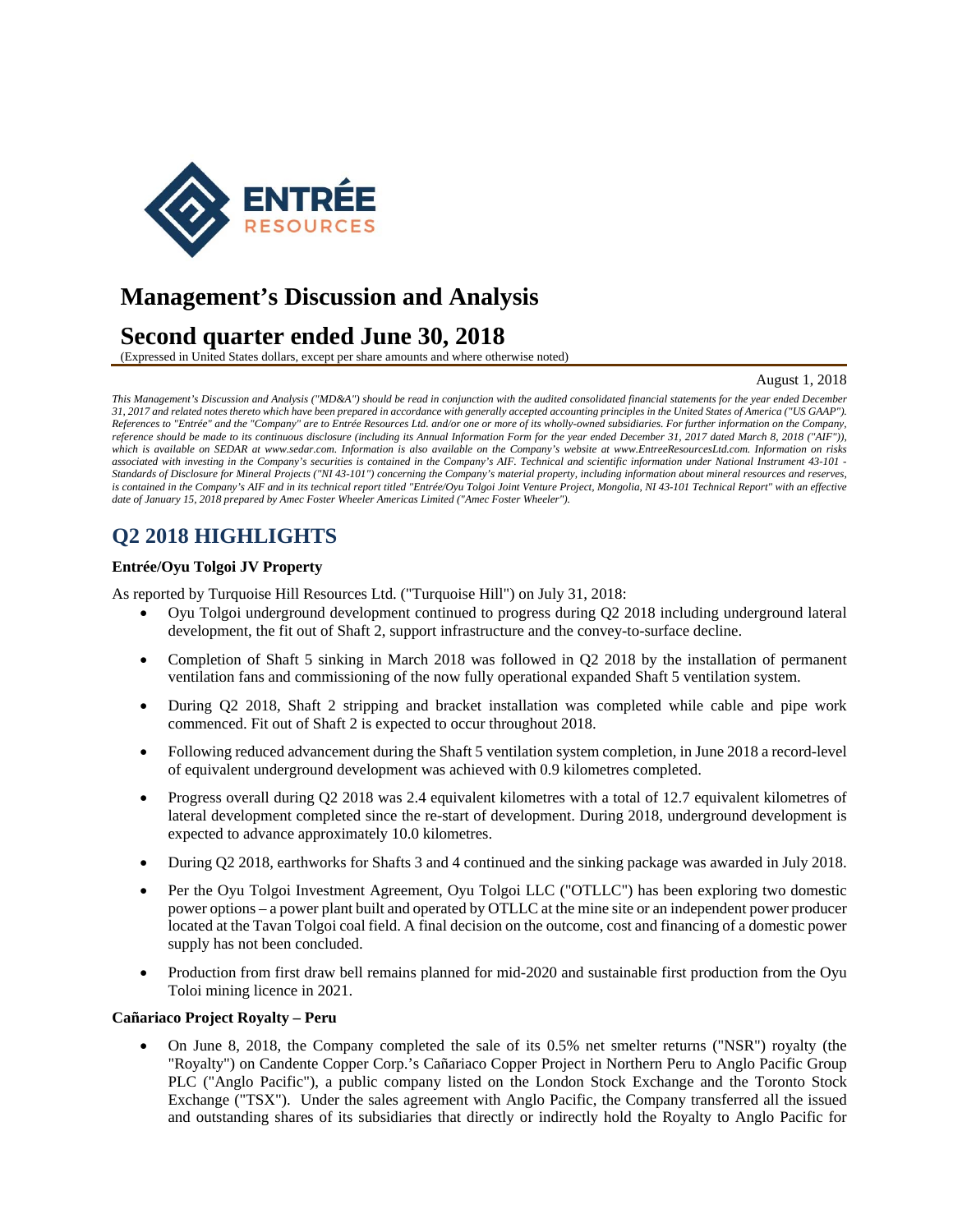consideration of \$1.0 million, payable by the issuance of 478,951 Anglo Pacific common shares. In addition, Entrée retains the right to a portion of any future royalty income received by Anglo Pacific in relation to the Royalty ("Royalty Pass-Through Payments") as follows:

- o 20% of any royalty payment received for any calendar quarter up to and including December 31, 2029;
- o 15% of any royalty payment received for any calendar quarter commencing January 1, 2030 up to and including the quarter ending December 31, 2034; and
- o 10% of any royalty payment received for any calendar quarter commencing January 1, 2035 up to and including the quarter ending December 31, 2039.

### **Corporate**

- Q2 2018 net loss was \$0.2 million as compared to Q2 2017 (\$0.7 million) which was a reduction of 71% from the comparative period of 2017 and for the 2018 year to date, net loss was \$0.9 million, which is a reduction of 53% compared to the comparative period of 2017 (\$1.9 million). The reduction in the net loss was due to the gain on the sale of the Royalty and lower administration costs in the current periods.
- Q2 2018 operating cash outflow after working capital was \$0.6 million (Q2 2017 cash outflow was \$1.1 million) and for the 2018 year to date, operating cash outflow after working capital was \$0.7 million (2017 year to date cash outflow was \$2.0 million). The reduction in operating cash outflow after working capital was due to lower net losses in the current periods.
- The cash balance as at June 30, 2018 was \$6.2 million.

## **OVERVIEW OF BUSINESS**

Entrée is a mineral resource company with interests in development and exploration properties in Mongolia, Peru and Australia.

The Company's principal asset is its interest in the Entrée/Oyu Tolgoi joint venture property (the "Entrée/Oyu Tolgoi JV Property") – a carried 20% or 30% interest (depending on the depth of mineralization) in two of the Oyu Tolgoi project deposits, surrounded by a large underexplored, highly prospective land package located in the South Gobi region of Mongolia. Entrée's joint venture partner, OTLLC, holds the remaining 80%/70% interest.

The Oyu Tolgoi project includes two separate land holdings: the Oyu Tolgoi mining licence, which is held by OTLLC (66% Turquoise Hill and 34% the Government of Mongolia), and the Entrée/Oyu Tolgoi JV Property, which is a partnership between Entrée and OTLLC. The Entrée/Oyu Tolgoi JV Property comprises the eastern portion of the Shivee Tolgoi mining licence, and all of the Javhlant mining licence. The Shivee Tolgoi and Javhlant mining licences are held by Entrée. The terms of the joint venture between Entrée and OTLLC (the "Entrée/Oyu Tolgoi JV") state that Entrée has a right to receive 20% of all mineralization extracted from deeper than 560 metres below surface and 30% of all mineralization extracted from above 560 metres depth.

The Entrée/Oyu Tolgoi JV Property includes the Hugo North Extension copper-gold deposit (also referred to as "HNE") and the majority of the Heruga copper-gold-molybdenum deposit. The resources at Hugo North Extension include a Probable reserve, which is part of the first lift ("Lift 1") of the Oyu Tolgoi underground block cave mining operation. Lift 1 is currently in development by project operator Rio Tinto International Holdings Ltd. ("Rio Tinto"), with first development production from the Entrée/Oyu Tolgoi JV Property expected in 2021. When completed, Oyu Tolgoi is expected to become the world's third largest copper mine.

In addition to the Hugo North Extension copper-gold deposit, the Entrée/Oyu Tolgoi JV Property includes approximately 94% of the resource tonnes outlined at the Heruga copper-gold-molybdenum deposit, and a large exploration land package, which together form a significant component of the overall Oyu Tolgoi project.

The first two phases of the Oyu Tolgoi project are fully financed, with the Oyut open pit mine on the Oyu Tolgoi mining licence (Phase 1) currently in production and construction of Lift 1 of the Hugo North/Hugo North Extension underground block cave (Phase 2) currently in progress.

The Company also has the following assets: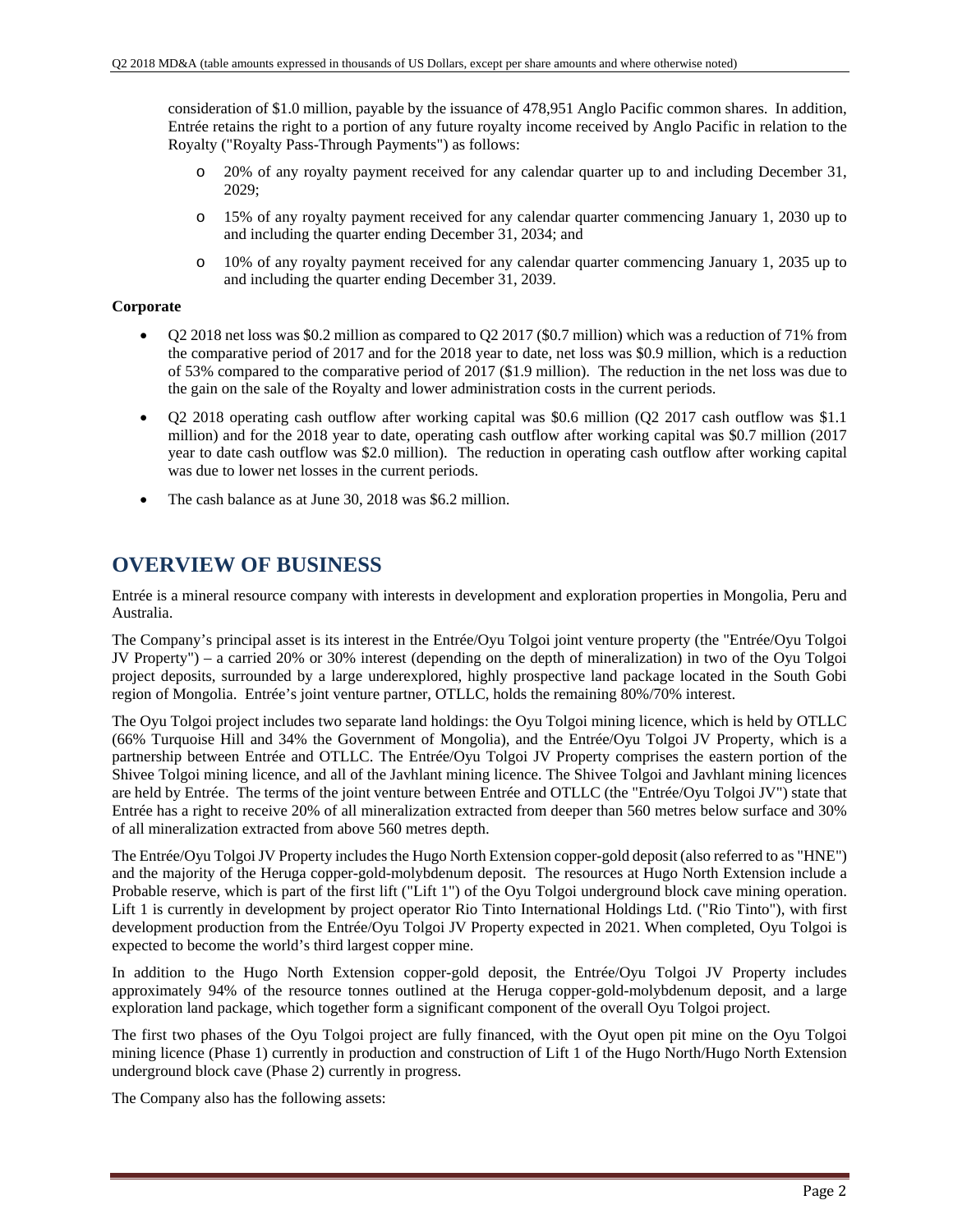- Blue Rose JV a 56.53% interest in the Blue Rose joint venture ("Blue Rose JV") on minerals other than iron ore on Exploration Licence 6006 ("EL 6006") in the Olary Region of South Australia. The Blue Rose JV partners also have certain rights and royalties with respect to iron ore outlined or extracted from the area covered by EL 6006.
- 478,951 Anglo Pacific common shares and the right to the Cañariaco Copper Project Royalty Pass-Through Payments.

The Company's corporate headquarters are located in Vancouver, British Columbia, Canada. Field operations are conducted out of local offices in Mongolia.

As at June 30, 2018, Rio Tinto beneficially owned 30,366,129 common shares (including 13,799,333 common shares held by Turquoise Hill), or 17.4% of the outstanding shares of the Company and Sandstorm Gold Ltd. ("Sandstorm") owned 23,900,380 common shares, or 13.7% of the outstanding shares of the Company.

Trading of the Company's common shares commenced on the NYSE American effective July 18, 2005, under the trading symbol "EGI". On April 24, 2006, the Company's common shares began trading on the TSX and discontinued trading on the TSX Venture Exchange. The trading symbol remained "ETG".

## **OUTLOOK AND STRATEGY**

### **Entrée/Oyu Tolgoi JV Property**

With the completion and filing of its updated technical report titled "Entrée/Oyu Tolgoi Joint Venture Project, Mongolia, NI 43-101 Technical Report" with an effective date of January 15, 2018 prepared by Amec Foster Wheeler (the "2018 Technical Report") in Q1 2018, the Company is now focused on:

- Assessing opportunities to crystallize value ahead of production from the Entrée/Oyu Tolgoi JV Property.
- Streamlining Entrée's joint venture interest.
- Educating the market about the risk profile associated with Entrée's interest in the Entrée/Oyu Tolgoi JV Property.
- Working with Entrée's joint venture partner to advance any exploration opportunities on the Entrée/Oyu Tolgoi JV Property that may exist, including several near surface targets that have been identified.

### **Corporate**

Throughout 2018, the Company's focus will be to maximize investor awareness of the results of the 2018 Technical Report and what this report means to the Company and all stakeholders, both current and potential.

Corporate costs, which include Mongolian site management, marketing, and compliance costs, remained estimated to be between \$1.2 million and \$1.5 million for the full 2018 year.

## **ENTRÉE/OYU TOLGOI JV PROPERTY AND SHIVEE WEST PROPERTY – MONGOLIA**

### **2018 Technical Report Highlights**

In Q1 2018, the Company announced the results of the 2018 Technical Report completed on its interest in the Entrée/Oyu Tolgoi JV Property. The 2018 Technical Report discusses two development scenarios, an updated reserve case (the "2018 Reserve Case") and a Life-of-Mine ("LOM") Preliminary Economic Assessment (the "2018 PEA"). The 2018 Reserve Case is based only on mineral reserves attributable to the Entrée/Oyu Tolgoi JV from Lift 1 of the Hugo North Extension underground block cave.

The 2018 PEA is an alternative development scenario completed at a conceptual level that assesses the inclusion of Hugo North Extension Lift 2 and Heruga into an overall mine plan with Hugo North Extension Lift 1. The 2018 PEA includes Indicated and Inferred resources from Hugo North Extension Lifts 1 and 2, and Inferred resources from Heruga. Significant development and capital decisions will be required for the eventual development of Hugo North Extension Lift 2 and Heruga once production commences at Hugo North Extension Lift 1.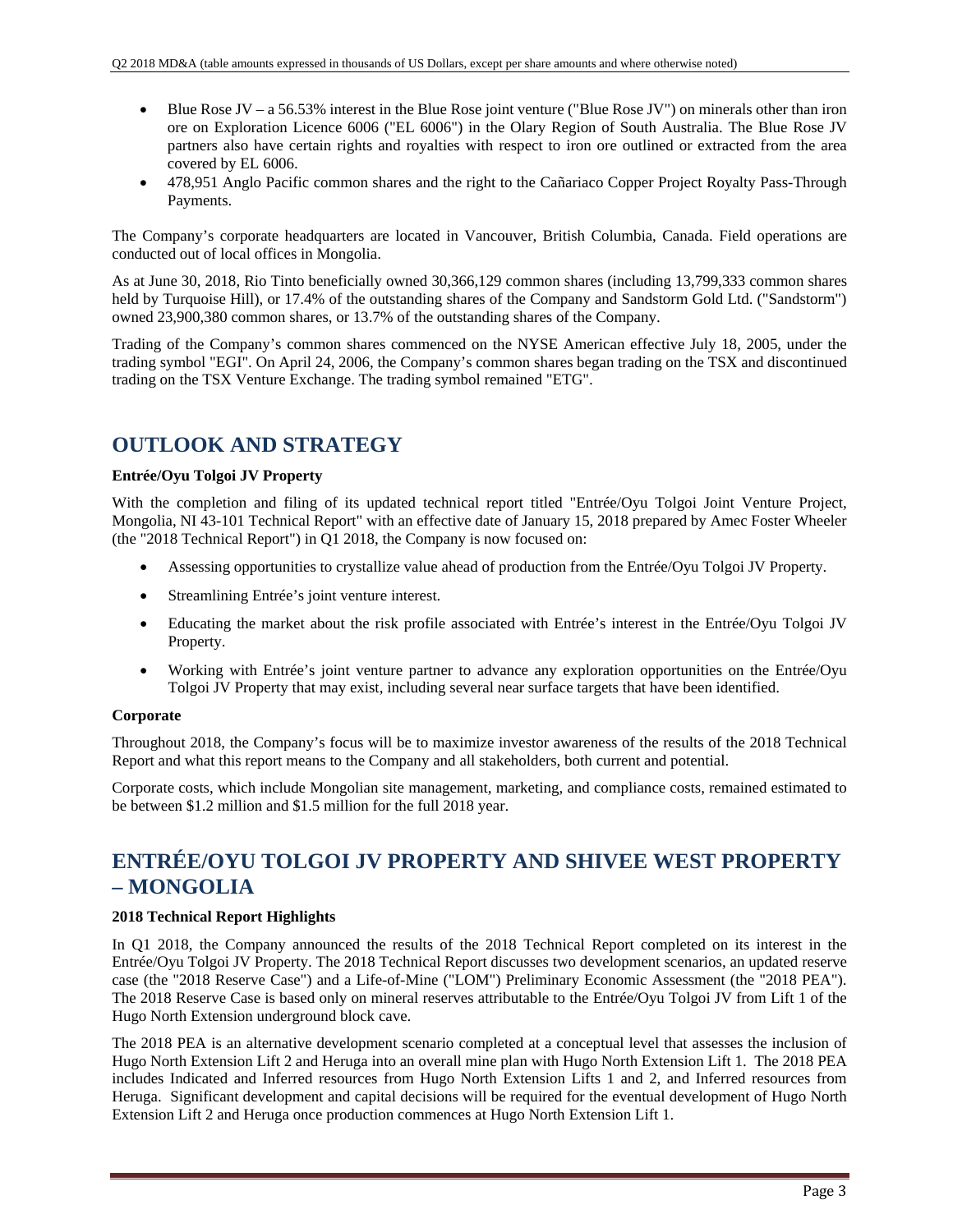| Entrée/Oyu Tolgoi JV Property                | <b>Units</b> | <b>2018 Reserve Case</b>                                                   | <b>2018 PEA</b>                                                    |
|----------------------------------------------|--------------|----------------------------------------------------------------------------|--------------------------------------------------------------------|
| Probable Reserve Feed                        |              | 35 Mt @ 1.59% Cu,<br>$0.55$ g/t Au, 3.72 g/t Ag<br>$(1.93\% \text{ CuEq})$ |                                                                    |
| <b>Indicated Resource Feed</b>               |              | ----                                                                       | 113 Mt @ 1.42% Cu,<br>0.50 g/t Au, 3.63 g/t Ag (1.73%<br>$CuEq$ )  |
| <b>Inferred Resource Feed</b>                |              | ----                                                                       | 708 Mt @ 0.53% Cu,<br>0.44 g/t Au, 1.79 g/t Ag<br>$(0.82 \%$ CuEq) |
| Copper Recovered                             | Mlb          | 1,115                                                                      | 10,497                                                             |
| <b>Gold Recovered</b>                        | koz          | 514                                                                        | 9,367                                                              |
| <b>Silver Recovered</b>                      | koz          | 3,651                                                                      | 45,378                                                             |
| <b>Entrée Attributable Financial Results</b> |              |                                                                            |                                                                    |
| LOM Cash Flow, before-tax                    | \$M          | 382                                                                        | 2,078                                                              |
| LOM Cash Flow, after-tax                     | \$M          | 286                                                                        | 1,522                                                              |
| NPV5%, after-tax                             | <b>\$M</b>   | 157                                                                        | 512                                                                |
| NPV8%, after-tax                             | \$M          | 111                                                                        | 278                                                                |
| NPV10%, after-tax                            | \$M          | 89                                                                         | 192                                                                |

LOM highlights of the production and financial results from the 2018 Reserve Case and the 2018 PEA are summarized as follows:

*Notes:* 

*1. The 2018 Reserve Case and the 2018 PEA are alternative cases and the Entrée attributable financial results are not additive.* 

2. Long term metal prices used in the net present value ("NPV") economic analyses are: copper \$3.00/lb, gold \$1,300.00/oz and silver \$19.00/oz.

*3. Mineral reserves and mineral resources are reported on a 100% basis.* 

*4. Entrée has a 20% interest in the above processed material and recovered metal.* 

*5. The mineral reserves in the 2018 Reserve Case are not additive to the mineral resources in the 2018 PEA.* 

*6. Copper equivalent ("CuEq") is calculated as shown in the footnotes to the Mineral Resources Table below.* 

The economic analysis in the 2018 PEA does not have as high a level of certainty as the 2018 Reserve Case. The 2018 PEA is preliminary in nature and includes Inferred mineral resources that are considered too speculative geologically to have the economic considerations applied to them that would enable them to be categorized as mineral reserves, and there is no certainty that the 2018 PEA will be realized. Mineral resources are not mineral reserves and do not have demonstrated economic viability.

In both development options (2018 Reserve Case and 2018 PEA) the Company is only reporting the production and cash flows attributable to the Entrée/Oyu Tolgoi JV Property, not production and cash flows for other mineral deposits located on the Oyu Tolgoi mining licence owned 100% by OTLLC. Note the production and cash flows from these two development options are not additive.

Both the 2018 Reserve Case and the 2018 PEA are based on information reported within the 2016 Oyu Tolgoi Feasibility Study ("OTFS16"), completed by OTLLC on the Oyu Tolgoi project (refer to Turquoise Hill's press release dated October 21, 2016). OTFS16 discusses the mine plan for Lift 1 of the Hugo North (including Hugo North Extension) underground block cave on both the Oyu Tolgoi mining licence and the Entrée/Oyu Tolgoi JV Property. Rio Tinto is managing the construction and eventual operation of Lift 1 as well as any future development of deposits included in the 2018 PEA.

Below are some of the key financial assumptions and outputs from the two alternative cases, the 2018 Reserve Case and the 2018 PEA. All figures shown for both cases are reported on a 100% Entrée/Oyu Tolgoi JV basis, unless otherwise noted, where it is for Entrée's 20% attributable interest. Both cases assume long term metal prices of \$3.00/lb copper, \$1,300.00/oz gold and \$19.00/oz silver.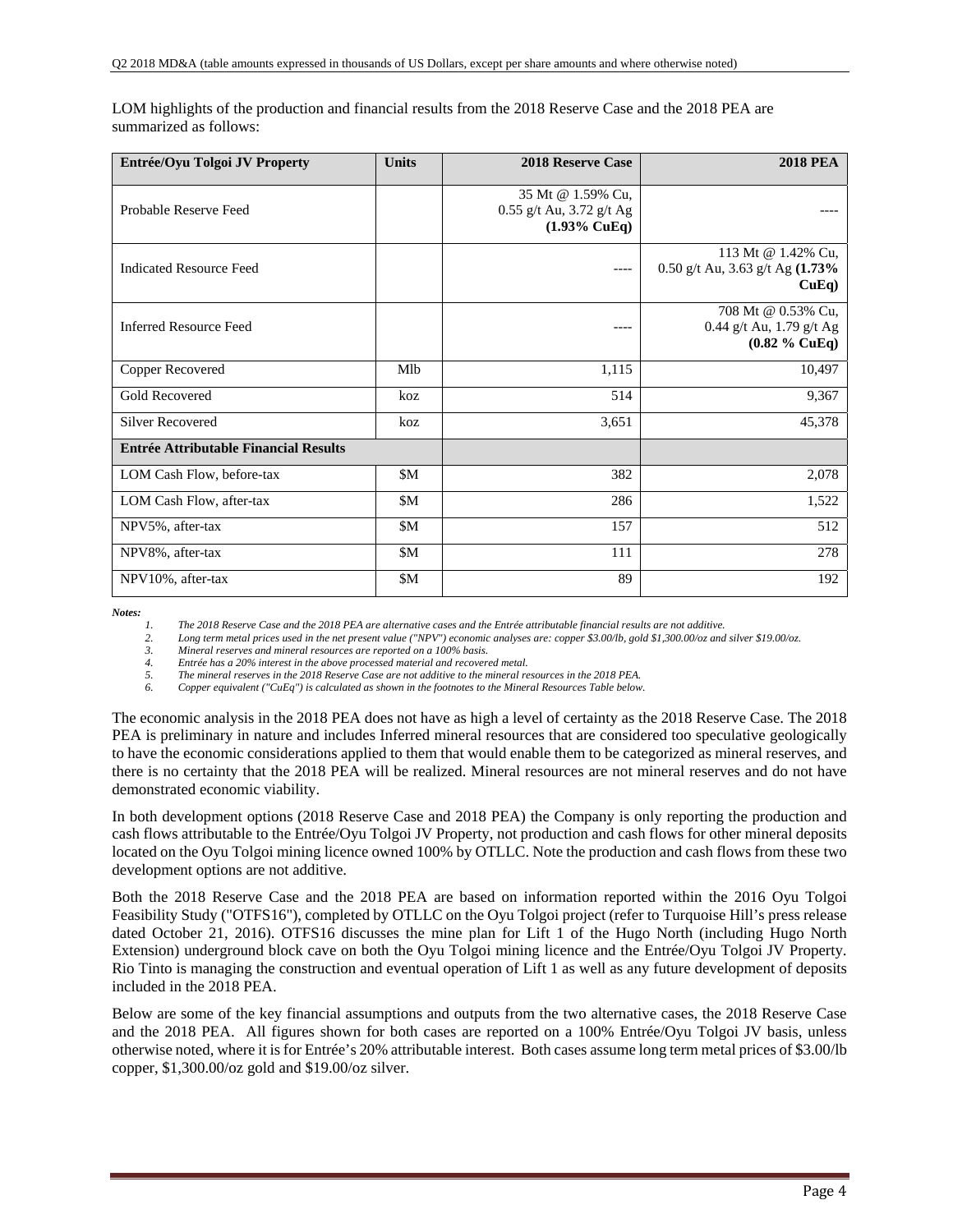Key items per the 2018 Reserve Case outputs are as follows:

- Entrée/Oyu Tolgoi JV Property development production from Hugo North Extension Lift 1 starts in 2021 with initial block cave production starting in 2026.
- 14-year mine life (5-years development production and 9-years block cave production).
- Maximum production rate of approximately 24,000 tonnes per day ("tpd"), which is blended with production from OTLLC's Oyut open pit deposit and Hugo North deposit to reach an average mill throughput of approximately 110,000 tpd.
- Total direct development and sustaining capital expenditures of approximately \$262 million (\$52 million attributable to Entrée).
- Entrée LOM average cash cost \$1.25/lb payable copper.
- Entrée LOM average cash costs after credits ("C1") \$0.56/lb payable copper.
- Entrée LOM average all-in sustaining costs after credits ("AISC") \$1.03/lb payable copper.

Key items per the 2018 PEA outputs are as follows:

| Entrée/Oyu Tolgoi JV Property  | <b>Units</b> |                         | 2018 PEA (1)(2)        |
|--------------------------------|--------------|-------------------------|------------------------|
|                                |              | HNE Lift $1 +$ Lift $2$ | HNE Lift $1+2+$ Heruga |
| <b>LOM Cash Flow</b>           | \$M          |                         |                        |
| Before-tax                     |              | \$2,133                 | \$2,078                |
| After-tax<br>$\bullet$         |              | \$1,595                 | \$1,522                |
| <b>NPV</b>                     | \$M          |                         |                        |
| 5%                             |              | \$506                   | \$512                  |
| 8%                             |              | \$277                   | \$278                  |
| Mine Life $(3)$                | Years        | 33                      | $77*$                  |
| Metal Recovered <sup>(4)</sup> |              |                         |                        |
| Copper                         | Mlb          | 5,579                   | 10,497                 |
| Gold                           | Koz          | 2,637                   | 9,367                  |
| Silver                         | Koz          | 20,442                  | 45,378                 |

*Notes:* 

*1. Long term metal prices used in the NPV economic analyses are: copper \$3.00/lb, gold \$1,300.00/oz and silver \$19.00/oz.* 

*2. The economic analysis in the 2018 PEA does not have as high a level of certainty as the 2018 Reserve Case. The 2018 PEA is preliminary in nature and includes Inferred mineral resources that are considered too speculative geologically to have the economic considerations applied*  to them that would enable them to be categorized as mineral reserves, and there is no certainty that the 2018 PEA will be realized. Mineral *resources are not mineral reserves and do not have demonstrated economic viability.* 

*3. \*The 2018 PEA covers a period from 2021 to 2097 (77 years), but there is an 11-year period (2054-2064) with no mining from the Entrée/Oyu* 

*Tolgoi JV Property when other mineralization from the Oyu Tolgoi mining licence is being mined and processed.* 

*4. Entrée has a 20% attributable interest in the recovered metal.* 

- Mineralization mined from the Entrée/Oyu Tolgoi JV Property is blended with production from other deposits on the Oyu Tolgoi mining licence to reach a mill throughput of 110,000 tpd.
- Development schedule assumes for Entrée/Oyu Tolgoi JV Property:
	- 2021 start of Lift 1 development production and in 2026 initial Lift 1 block cave production
	- 2028 Lift 2 development production and in 2035 initial Lift 2 block cave production
	- 2065 Heruga development production and in 2069 initial block cave production
- Total direct development and sustaining capital expenditures of approximately \$8,637 million (\$1,727 million attributable to Entrée).
- Entrée LOM average cash cost \$1.97/lb payable copper.
- Entrée LOM average C1 cash costs \$0.68/lb payable copper.
- Entrée LOM average AISC after credits \$1.83/lb payable copper.

The 2018 PEA and the 2018 Reserve Case are not mutually exclusive; if the 2018 Reserve Case is developed and brought into production, the mineralization from Hugo North Extension Lift 2 and Heruga is not sterilized or reduced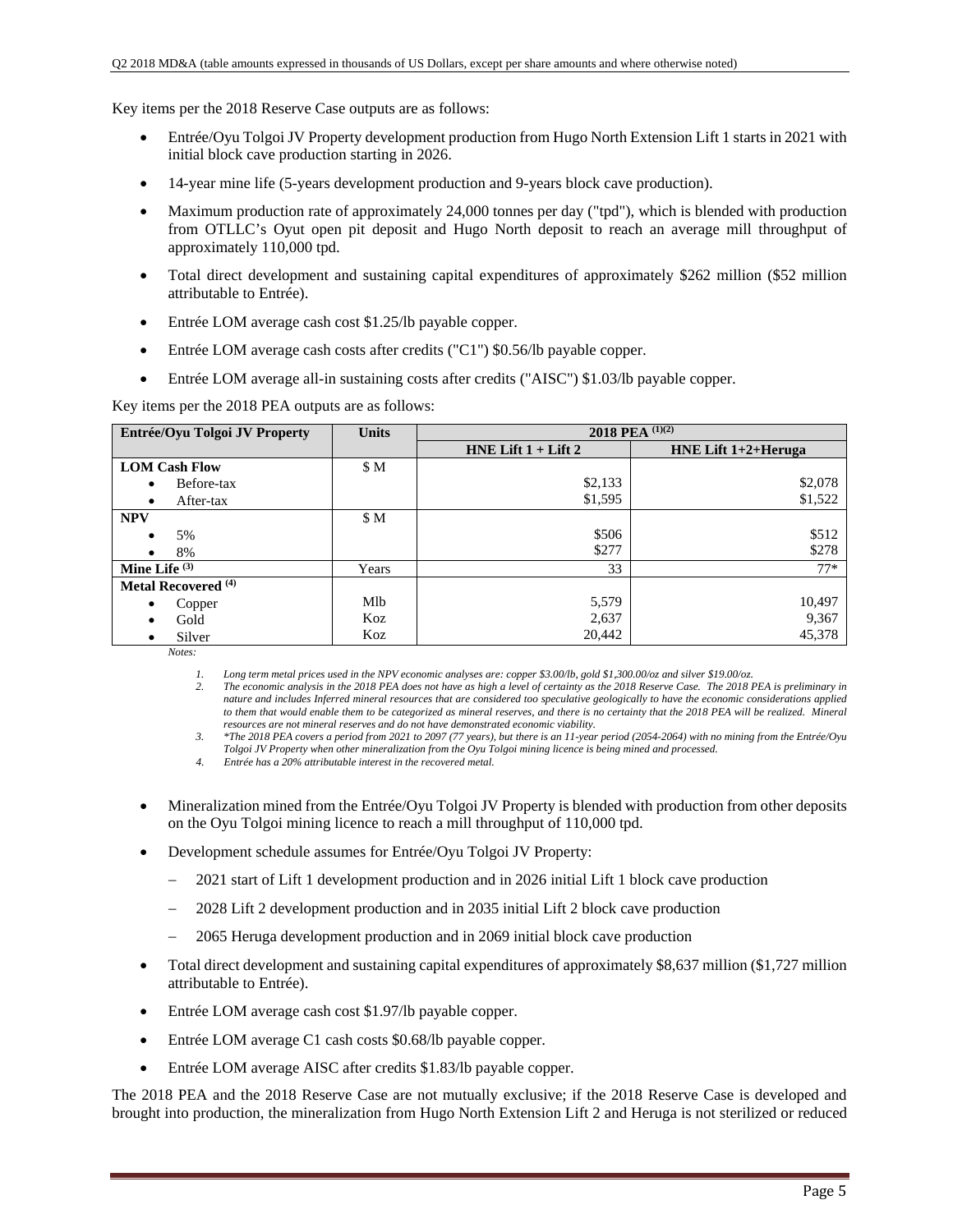in tonnage or grades. Heruga could be a completely standalone underground operation, independent of other Oyu Tolgoi project underground development, and provides considerable flexibility for mine planning and development. Although molybdenum is present in the Heruga deposit, the 2018 PEA does not include the construction of a molybdenum circuit for its recovery, but it could be added in the future if economic conditions for molybdenum improve. As noted in the Turquoise Hill press release dated October 21, 2016, there are also potential opportunities for increasing the underground mining rate (and mill throughput), which would require further development and sustaining capital and different operating costs, however it would likely result in Lift 2 and Heruga mineralization being mined earlier in the overall Oyu Tolgoi mine plan and potentially improved economics for Entrée.

The 2018 Technical Report has been filed on SEDAR and is available for review under the Company's profile on SEDAR (www.sedar.com) or on www.EntreeResourcesLtd.com.

### **Summary and Location of Project**

The "Entrée/Oyu Tolgoi JV Project" (shown on Figure 1) comprises the Entrée/Oyu Tolgoi JV Property and the Shivee West Property (see "Shivee West Property Summary" below). The Entrée/Oyu Tolgoi JV Project completely surrounds OTLLC's Oyu Tolgoi mining licence and forms a significant portion of the overall Oyu Tolgoi project area. Figure 1 also shows the main mineral deposits that form the Oyu Tolgoi trend of porphyry deposits and several priority exploration targets, including Castle Rock and Southwest IP.

The Entrée/Oyu Tolgoi JV Project is located within the Aimag (province) of Ömnögovi in the South Gobi region of Mongolia, about 570 kilometres ("km") south of the capital city of Ulaanbaatar and 80 km north of the border with China.

The Entrée/Oyu Tolgoi JV Property comprises the eastern portion of the Shivee Tolgoi mining licence and all of the Javhlant mining licence, and hosts:

- The Hugo North Extension copper-gold porphyry deposit (Lift 1 and Lift 2):
	- Lift 1 is the upper portion of the Hugo North Extension copper-gold porphyry deposit and forms the basis of the 2018 Reserve Case. It is the northern portion of the Hugo North Lift 1 underground block cave mine plan that is currently in development on the Oyu Tolgoi mining licence. Starting in approximately 2021, the development will cross north onto the Entrée/Oyu Tolgoi JV Property. Hugo North Extension Lift 1 Probable reserves include 35 million tonnes ("Mt") grading 1.59% copper, 0.55 grams per tonne  $\frac{(\nabla g(t))}{g(t)}$  gold, and 3.72 g/t silver. Lift 1 mineral resources are also included in the alternative development scenario, as part of the mine plan for the 2018 PEA.
	- Lift 2 is immediately below Lift 1 and is the next potential phase of underground mining, once Lift 1 mining is complete. Lift 2 is currently included as part of the alternative, 2018 PEA mine plan. Hugo North Extension Lift 2 resources included in the 2018 PEA mine plan are: 78 Mt (Indicated), grading 1.34% copper, 0.48 g/t gold, and 3.59 g/t silver; plus 88.4 Mt (Inferred), grading 1.34% copper, 0.48 g/t gold, and 3.59 g/t silver.
- The Heruga copper-gold-molybdenum porphyry deposit is at the south end of the Oyu Tolgoi trend of porphyry deposits. Approximately 94% of the Heruga deposit occurs on the Entrée/Oyu Tolgoi JV Property. The 2018 PEA includes Heruga as the final deposit to be mined, as two separate block caves, one to the south with a slightly deeper block cave to the north. The portion of the Heruga mineral resources that occur on the Entrée/Oyu Tolgoi JV Property and are part of the alternative, 2018 PEA mine plan include 620 Mt (Inferred) grading 0.42% copper, 0.43 g/t gold, and 1.53 g/t silver.
- A large prospective land package.

Entrée has a 20% or 30% (depending on the depth of mineralization) participating interest in the Entrée/Oyu Tolgoi JV with OTLLC holding the remaining 80% (or 70%) interest. OTLLC has a 100% interest in other Oyu Tolgoi project areas, including the Oyut open pit, which is currently in production, and the Hugo North and Hugo South deposits on the Oyu Tolgoi mining licence.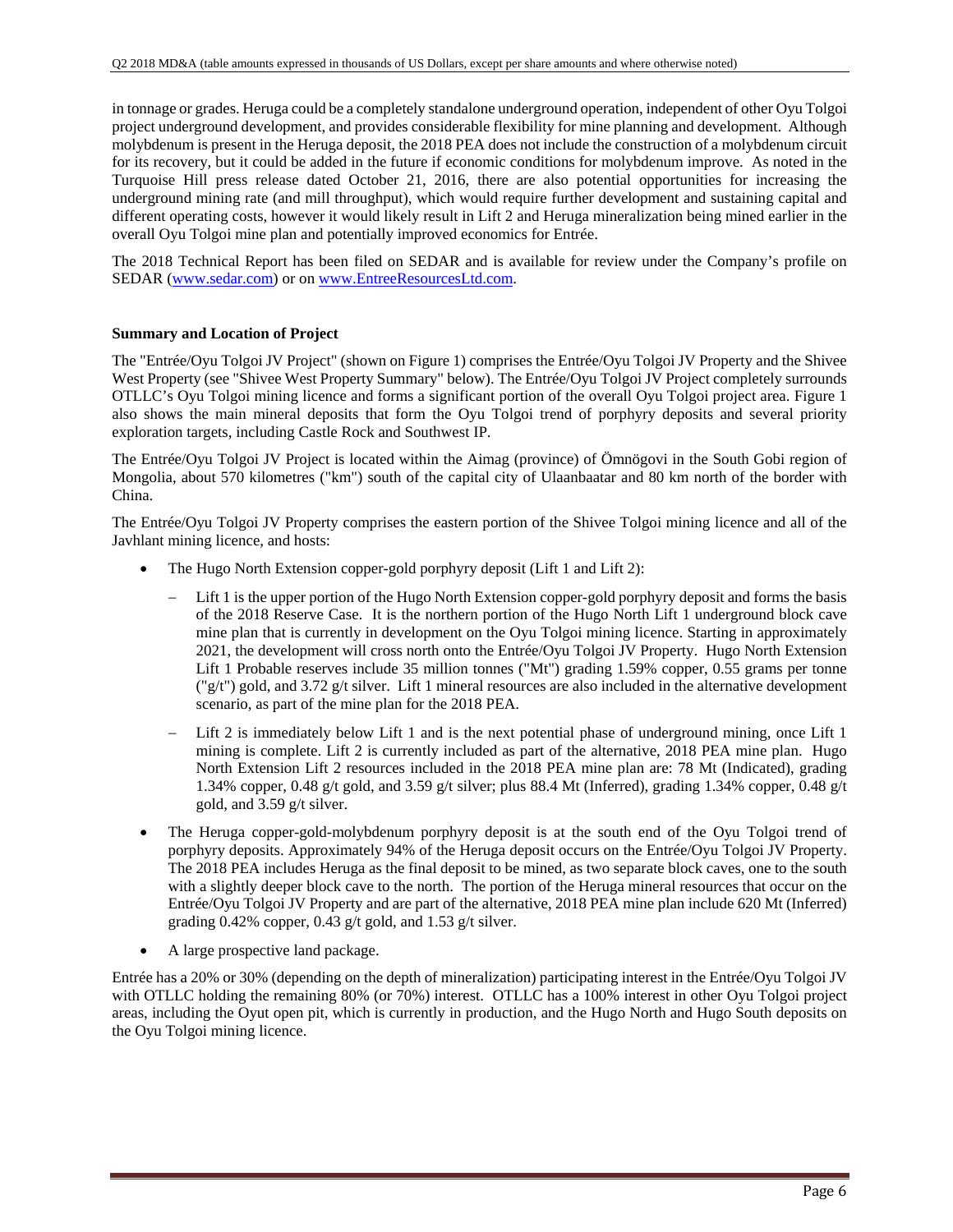

#### **Figure 1 – Entrée/Oyu Tolgoi JV Project**

*Notes:* 

*1. \*The Shivee West Property is subject to a License Fees Agreement between Entrée and OTLLC and may ultimately be included in the Entrée/Oyu Tolgoi JV Property.* 

- *2. \*\* Outline of mineralization projected to surface.*
- *3. Entrée has a 20% participating interest in the Hugo North Extension and Heruga resources and reserves.*

Figure 1 shows the location of a north-northeast oriented, west-looking cross section (A-A') through the 12.4 km-long trend of porphyry deposits that comprise the Oyu Tolgoi project. The cross section is shown on Figure 2 with the Entrée/Oyu Tolgoi JV Property to the right (north) and left (south) of the central portion, the Oyu Tolgoi mining licence, held 100% by OTLLC. The deposits that are included in the mine plans for the two alternative cases, the 2018 Reserve Case and the 2018 PEA, are shown on Figure 2.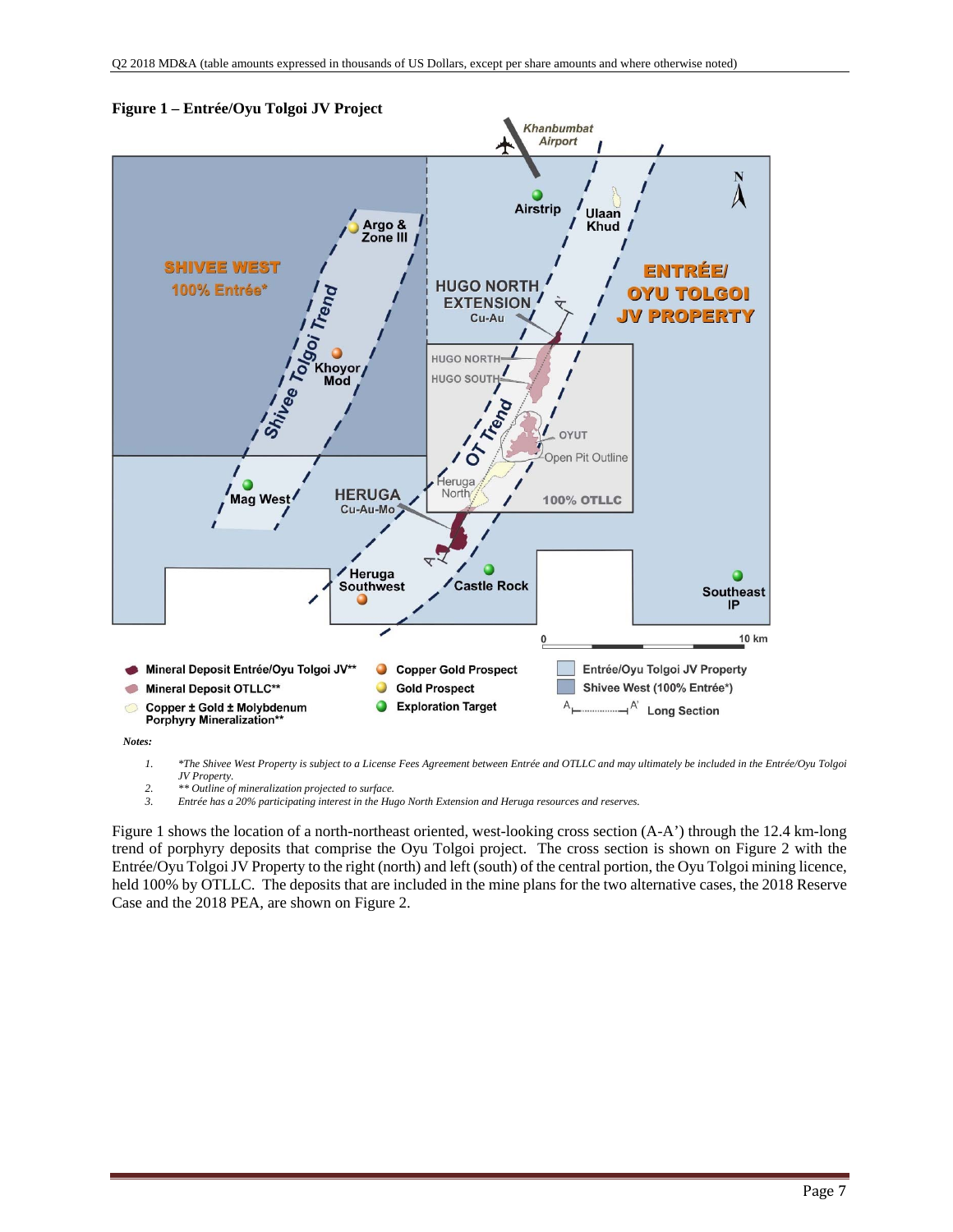

**Figure 2 – Cross Section Through the Oyu Tolgoi Trend of Porphyry Deposits** 

The 2018 Technical Report forms the basis for the scientific and technical information in this MD&A regarding the Entrée/Oyu Tolgoi JV Project. Portions of the information are based on assumptions, qualifications and procedures which are not fully described herein. Reference should be made to the Company's AIF dated March 8, 2018 and to the full text of the 2018 Technical Report, which are available on the Company's website (www.EntreeResourcesLtd.com) or on SEDAR (www.sedar.com).

### **Capital and Operating Costs**

Under the terms of the Entrée/Oyu Tolgoi JV, OTLLC is responsible for 80% of all costs incurred on the Entrée/Oyu Tolgoi JV Property for the benefit of the Entrée/Oyu Tolgoi JV, including capital expenditures, and Entrée is responsible for the remaining 20%. In accordance with the terms of the Entrée/Oyu Tolgoi joint venture agreement ("Entrée/Oyu Tolgoi JVA"), Entrée has elected to have OTLLC debt finance Entrée's share of costs for approved programs and budgets, with interest accruing at OTLLC's actual cost of capital or prime +2%, whichever is less, at the date of the advance. Debt repayment may be made in whole or in part from (and only from) 90% of monthly available cash flow arising from the sale of Entrée's share of products. Available cash flow means all net proceeds of sale of Entrée's share of products in a month less Entrée's share of costs of Entrée/Oyu Tolgoi JV activities for the month that are operating costs under Canadian generally-accepted accounting principles.

The following is a description of how Entrée recognizes its share of Oyu Tolgoi project capital costs, specifically, the timing of recognition under the terms of the Entrée/Oyu Tolgoi JVA and generally accepted accounting principles.

Under the terms of the Entrée/Oyu Tolgoi JVA, any mill, smelter and other processing facilities and related infrastructure will be owned exclusively by OTLLC and not by Entrée. Mill feed from the Entrée/Oyu Tolgoi JV Property will be transported to the concentrator and processed at cost (using industry standards for calculation of cost including an amortization of capital costs). Underground infrastructure on the Oyu Tolgoi mining licence is also owned exclusively by OTLLC, although the Entrée/Oyu Tolgoi JV will eventually share usage once underground development crosses onto the Entrée/Oyu Tolgoi JV Property. As a result of this, Entrée recognizes those capital costs incurred by OTLLC on the Oyu Tolgoi mining licence as an amortization charge for capital costs that will be calculated in accordance with Canadian generally accepted accounting principles determined yearly based on the estimated tonnes of concentrate produced for Entrée's account during that year relative to the estimated total life-of-mine concentrate to be produced (for processing facilities and related infrastructure), or the estimated total life-of-mine tonnes to be milled from the relevant deposit(s) (in the case of underground infrastructure). The charge is made to Entrée's operating account when the Entrée/Oyu Tolgoi JV mine production is actually milled.

For direct capital cost expenditures on the Entrée/Oyu Tolgoi JV Property, Entrée will recognize its proportionate share of costs at the time of actual expenditure.

The capital and operating costs in the 2018 Reserve Case are based on estimates prepared for OTFS16. The capital and operating costs in the 2018 PEA are based on data provided by OTLLC.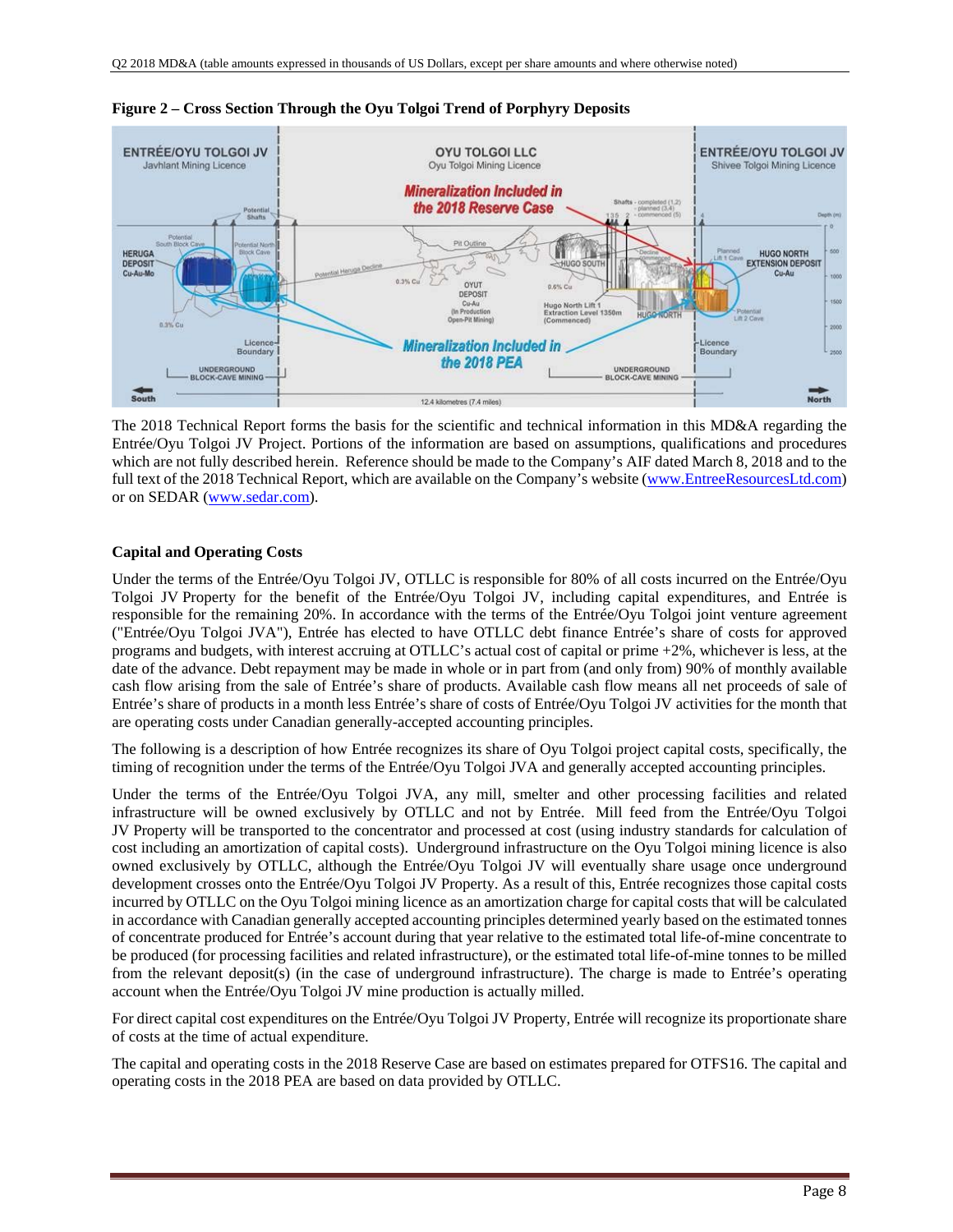The cash flows in the 2018 Reserve Case and 2018 PEA are based on data provided by OTLLC, including mining schedules and annual capital and operating cost estimates, as well as Entrée's interpretation of the commercial terms applicable to the Entrée/Oyu Tolgoi JV, and certain assumptions regarding taxes and royalties. The cash flows have not been reviewed or endorsed by OTLLC. There can be no assurance that OTLLC or its shareholders will not interpret certain terms or conditions, or attempt to renegotiate some or all of the material terms governing the joint venture relationship, in a manner which could have an adverse effect on Entrée's future cash flow and financial condition.

The cash flows also assume that Entrée will ultimately have the benefit of the standard royalty rate of 5% of sales value, payable by OTLLC under the Oyu Tolgoi Investment Agreement. Unless and until Entrée finalizes agreements with the Government of Mongolia or other Oyu Tolgoi stakeholders, there can be no assurance that Entrée will be entitled to all the benefits of the Oyu Tolgoi Investment Agreement, including with respect to taxes and royalties. If Entrée is not entitled to all the benefits of the Oyu Tolgoi Investment Agreement, it could have an adverse effect on Entrée's future cash flow and financial condition. For example, Entrée could be subject to a surtax royalty, which came into effect in Mongolia on January 1, 2011. To become entitled to the benefits of the Oyu Tolgoi Investment Agreement, Entrée may be required to negotiate and enter into a mutually acceptable agreement with the Government of Mongolia or other Oyu Tolgoi stakeholders, with respect to Entrée's direct or indirect participating interest in the Entrée/Oyu Tolgoi JV or the application of a special royalty (not to exceed 5%) to Entrée's share of the Entrée/Oyu Tolgoi JV Property mineralization or otherwise.

### **Mineral Resources and Mineral Reserves – Entrée/Oyu Tolgoi JV Property**

The Entrée/Oyu Tolgoi JV Property mineral resource estimate for the Hugo North Extension deposit has an effective date of January 15, 2018. The mineral resource model and the mineral resource estimate have not changed since March 28, 2014, the effective date of the previous mineral resource estimate reported by Entrée.

The Entrée/Oyu Tolgoi JV mineral resource estimate for the Heruga deposit has an effective date of January 15, 2018. The mineral resource model and the mineral resource estimate have not changed since March 30, 2010, the effective date of the previous mineral resource estimate reported by Entrée.

| Entrée/Oyu Tolgoi JV Property- Mineral Resources |         |      |       |       |       |                                |        |        |        |       |
|--------------------------------------------------|---------|------|-------|-------|-------|--------------------------------|--------|--------|--------|-------|
|                                                  | Tonnage | Cu   | Au    | Ag    | Mo    | <b>Contained Metal</b><br>CuEq |        |        |        |       |
| Classification                                   | (Mt)    | (%)  | (g/t) | (g/t) | (ppm) | $(\%)$                         | Cu     | Au     | Ag     | Mo    |
|                                                  |         |      |       |       |       |                                | (Mlb)  | (Koz)  | (Koz)  | (Mlb) |
| Hugo North Extension (>0.37% CuEq Cut-Off)       |         |      |       |       |       |                                |        |        |        |       |
| Indicated                                        | 122     | 1.68 | 0.57  | 4.21  |       | 2.03                           | 4,515  | 2,200  | 16,500 |       |
| Inferred                                         | 174     | 1.00 | 0.35  | 2.73  |       | 1.21                           | 3,828  | 2,000  | 15,200 |       |
| Heruga $(>0.37\%$ CuEq Cut-Off)                  |         |      |       |       |       |                                |        |        |        |       |
| Inferred                                         | 1,700   | 0.39 | 0.37  | 1.39  | 113.2 | 0.64                           | 14,604 | 20,410 | 75,932 | 424   |

The mineral resource estimate for the Entrée/Oyu Tolgoi JV Property is as follows:

*Notes:* 

*4. Considerations for reasonable prospects for eventual economic extraction for Hugo North included an underground resource-constraining shape that was prepared on vertical sections using economic criteria that would pay for primary and secondary development, block-cave mining, ventilation, tramming, hoisting, processing, and G&A costs. A primary and secondary development cost of \$8.00/t and a mining, process, and G&A cost of \$12.45/t were used to delineate the constraining shape cut-off. Inferred resources at Heruga have been constrained using a CuEq cut-off of 0.37%.*

*5. Mineral resources are stated as in situ with no consideration for planned or unplanned external mining dilution. The contained copper, gold, and silver estimates in the mineral resource table have not been adjusted for metallurgical recoveries.* 

*<sup>1.</sup> Mineral resources have an effective date of January 15, 2018. Mr Peter Oshust, P. Geo, an Amec Foster Wheeler employee, is the Qualified Person responsible for the mineral resource estimate.* 

*<sup>2.</sup> Mineral resources are reported inclusive of the mineral resources converted to mineral reserves. Mineral resources that are not mineral reserves do not have demonstrated economic viability.* 

*<sup>3.</sup> Mineral resources are constrained within three-dimensional shapes and above a CuEq grade. The CuEq formula was developed in 2016, and is CuEq16*   $= Cu + ((Au*AuRev) + (Ag*AgRev) + (Mo*MoRev)) \div CuRev;$  where  $CuRev = (3.01*22.0462);$  AuRev = (1250/31.103477\*RecAu); AgRev = *(20.37/31.103477\*RecAg); MoRev = (11.90\*0.00220462\*RecMo); RecAu = Au recovery/Cu recovery; RecAg = Ag recovery/Cu recovery; RecMo = Mo recovery/Cu recovery. Differential metallurgical recoveries were taken into account when calculating the copper equivalency formula. The metallurgical recovery relationships are complex and relate both to grade and Cu:S ratios. The assumed metal prices are \$3.01/lb for copper, \$1,250.00/oz for gold, \$20.37/oz for silver, and \$11.90/lb for molybdenum. Molybdenum grades are only considered high enough to support potential construction of a molybdenum recovery circuit at Heruga, and hence the recoveries of molybdenum are zeroed out for Hugo North Extension. A NSR of \$15.34/t would be required to cover costs of \$8.00/t for mining, \$5.53/t for processing, and \$1.81/t for general and administrative ("G&A"). This translates to a CuEq breakeven underground cut-off grade of approximately 0.37% CuEq for Hugo North Extension mineralization.*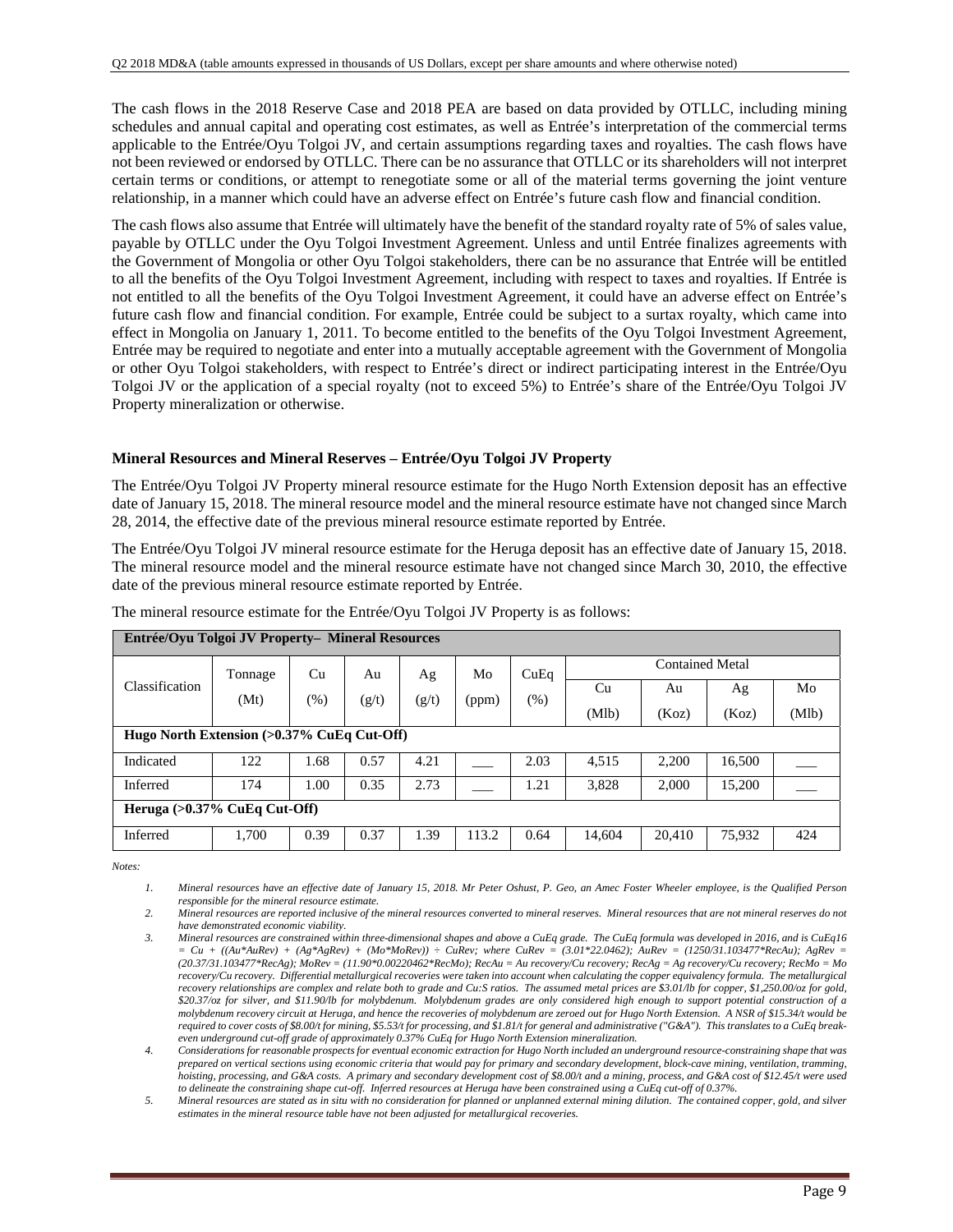- *6. Mineral resources are reported on a 100% basis. OTLLC has a participating interest of 80%, and Entrée has a participating interest of 20%. Notwithstanding the foregoing, in respect of products extracted from the Entrée/Oyu Tolgoi JV Property pursuant to mining carried out at depths from surface to 560 metres below surface, the participating interest of OTLLC is 70% and the participating interest of Entrée is 30%.*
- 7. *Figures have been rounded as required by reporting guidelines and may result in apparent summation differences.*

#### **Entrée/Oyu Tolgoi Mineral Reserves**

Entrée/Oyu Tolgoi JV Property mineral reserves are contained within the Hugo North Extension Lift 1 block cave mining plan. The mine design work on Hugo North Lift 1, including the Hugo North Extension, was prepared by OTLLC. The mineral reserve estimate is based on what is deemed minable when considering factors such as the footprint cut-off grade, the draw column shut-off grade, maximum height of draw, consideration of planned dilution and internal waste rock.

The mineral reserve estimate only considers mineral resources in the Indicated category and engineering that has been carried out to a feasibility level or better to state the underground mineral reserve. There is no Measured mineral resource currently estimated within the Hugo North Extension deposit. Copper and gold grades for the Inferred mineral resources within the block cave shell were set to zero and such material was assumed to be dilution. The block cave shell was defined by a \$17.00/t NSR. Future mine planning studies may examine lower shut-offs.

The mineral reserve estimate for the Entrée/Oyu Tolgoi JV Property is as follows:

| Entrée/Oyu Tolgoi JV Property - Mineral Reserve |         |                 |        |       |       |                 |          |         |  |
|-------------------------------------------------|---------|-----------------|--------|-------|-------|-----------------|----------|---------|--|
| <b>Hugo North Extension Lift 1</b>              |         |                 |        |       |       |                 |          |         |  |
| Classification                                  | Tonnage | <b>NSR</b>      | Cu     | Au    | Ag    | Recovered Metal |          |         |  |
|                                                 | (Mt)    | $(\frac{f}{f})$ | $(\%)$ | (g/t) | (g/t) | Cu (Mlb)        | Au (Koz) | Ag(Koz) |  |
| Probable                                        | 35      | 100.57          | 1.59   | 0.55  | 3.72  | 1.121           | 519      | 3,591   |  |

*Notes:* 

*1. Mineral reserves have an effective date of January 15, 2018. Mr Ian Loomis, P. E., an Amec Foster Wheeler employee, is the Qualified Person responsible for the mineral reserve estimate.* 

*2. For the underground block cave, all mineral resources within the shell has been converted to mineral reserves. This includes low-grade Indicated mineral resources and Inferred mineral resource assigned zero grade that is treated as dilution.* 

*3. A footprint cut-off NSR of \$46.00/t and column height shut-off NSR of \$17.00/t were used to define the footprint and column heights. An average dilution entry point of 60% of the column height was used.* 

*4. The NSR was calculated with assumptions for smelter refining and treatment charges, deductions and payment terms, concentrate transport, metallurgical recoveries, and royalties using base data template 31. Metallurgical assumptions in the NSR include recoveries of 90.6% for Cu, 82.3% for Au, and 87.3% for Ag.* 

*5. Mineral reserves are reported on a 100% basis. OTLLC has a participating interest of 80%, and Entrée has a participating interest of 20%. Notwithstanding the foregoing, in respect of products extracted from the Entrée/Oyu Tolgoi JV Property pursuant to mining carried out at depths from surface to 560 metres below surface, the participating interest of OTLLC is 70% and the participating interest of Entrée is 30%.* 

*6. Figures have been rounded as required by reporting guidelines, and may result in apparent summation differences.* 

#### **Exploration Potential**

Rio Tinto undertakes all exploration work on the Entrée/Oyu Tolgoi JV Property on behalf of joint venture manager OTLLC, through various agreements among OTLLC, Rio Tinto and Turquoise Hill. Exploration during 2016 on the Entrée/Oyu Tolgoi JV Property outlined several near-surface porphyry prospects, the most significant being at Castle Rock and Southeast IP (refer to Figure 1). At the Castle Rock Prospect, a polymetallic (Mo-As-Sb-Te index) soil anomaly covers an area of about 1.5 km by 2.0 km and occurs coincident with a strong, near-surface induced polarization ("IP") anomaly. At the Southeast IP prospect an extensive area of 60 to 511 part per million ("ppm") copper soil anomalies, covering about 3 km by 3 km has been outlined, coincident with a strong IP anomaly. Further exploration, including drilling is budgeted for both these prospects in 2018, as well as at the Mag West and Airstrip targets. The areas to the north of Hugo North Extension and to the south of Heruga have been under-explored and remain strong targets for future exploration.

A complete description and the Company's related history of the Entrée/Oyu Tolgoi JV is available in the Company's AIF dated March 8, 2018, available for review on SEDAR at www.sedar.com. For additional information regarding the assumptions, qualifications and procedures associated with the scientific and technical information regarding the Entrée/Oyu Tolgoi JV Property, reference should be made to the full text of the 2018 Technical Report which is available for review on SEDAR.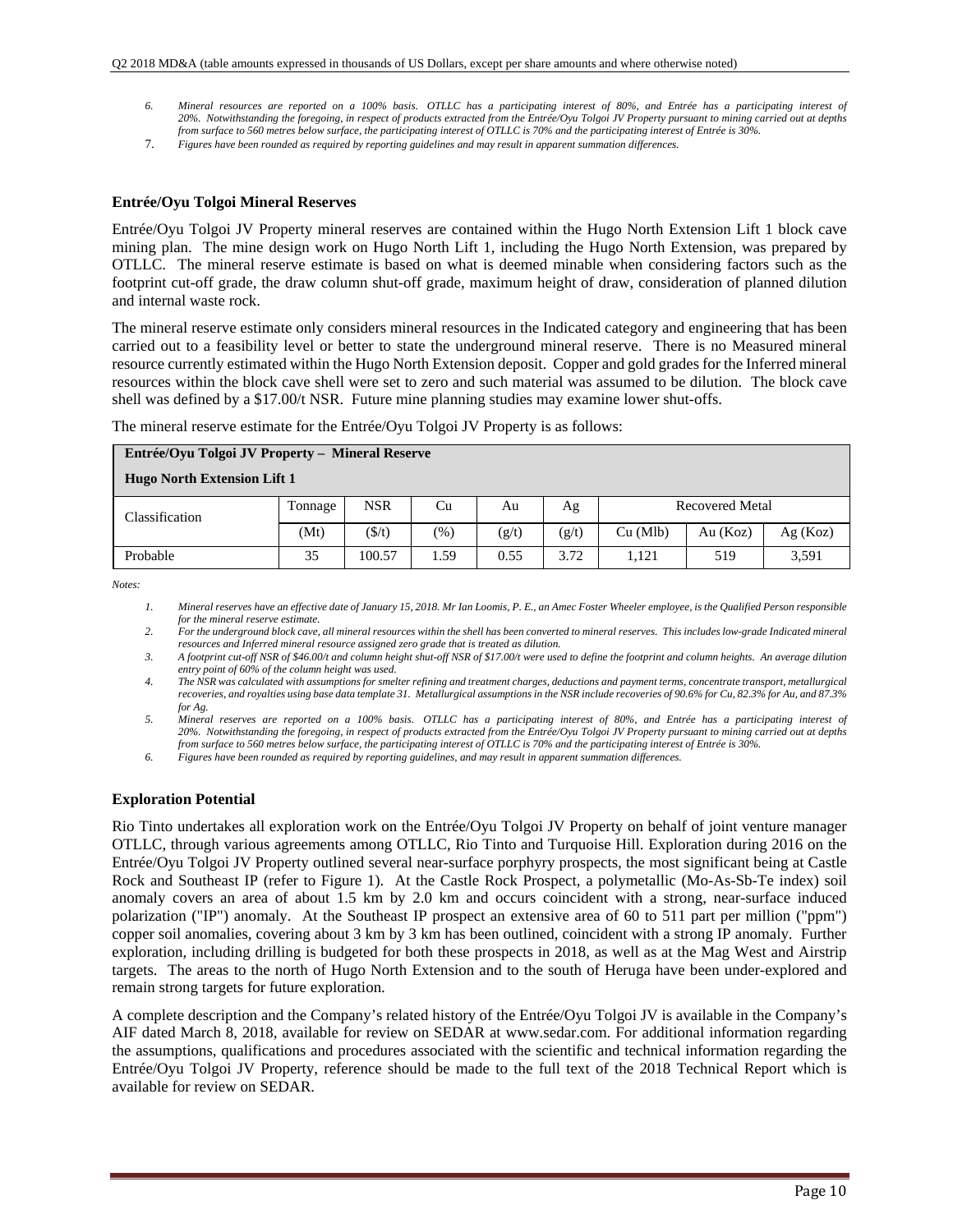### **Shivee West Property Summary**

The Shivee West Property comprises the northwest portion of the Entrée/Oyu Tolgoi JV Project and adjoins the Entrée/Oyu Tolgoi JV Property and OTLLC's Oyu Tolgoi mining licence.

To date, no economic zones of precious or base metals mineralization have been outlined on the Shivee West Property. However, zones of gold and copper mineralization have previously been identified at Zone III/Argo Zone and Khoyor Mod. There has been no drilling on the ground since 2011, and no exploration work has been completed since 2012. In 2015, in light of the ongoing requirement to pay approximately \$350,000 annually in licence fees for the Shivee West Property and a determination that no further exploration work would likely be undertaken in the near future, Entrée began to examine options to reduce expenditures in Mongolia. These options included reducing the area of the mining licence, looking for a purchaser or partner for the Shivee West Property, and rolling the ground into the Entrée/Oyu Tolgoi JV. Management determined that it was in the best interests of Entrée to roll the Shivee West Property into the Entrée/Oyu Tolgoi JV, and Entrée entered into a License Fees Agreement with OTLLC on October 1, 2015. The License Fees Agreement provides the parties will use their best efforts to amend the terms of the Entrée/Oyu Tolgoi JVA to include the Shivee West Property in the definition of Entrée/Oyu Tolgoi JV Property. Entrée determined that rolling the Shivee West Property into the Entrée/Oyu Tolgoi JV would provide the joint venture partners with continued security of tenure; Entrée shareholders would continue to benefit from any exploration or development that the Entrée/Oyu Tolgoi JV management committee approves on the Shivee West Property; and Entrée would no longer have to pay licence fees, as the parties agreed that the licence fees would be for the account of each joint venture participant in proportion to their respective interests, with OTLLC contributing Entrée's 20% share charging interest at prime plus 2%. To date, no amended Entrée/Oyu Tolgoi JVA has been entered into and Entrée retains a 100% interest in the Shivee West Property.

### **Underground Development Progress**

Exploration and development of the Entrée/Oyu Tolgoi JV Property is under the control of Rio Tinto on behalf of the manager OTLLC. As reported by Turquoise Hill on July 31, 2018:

The main focus of underground development for 2018 continues to be underground lateral development, the fit out of Shaft 2, support infrastructure and the convey-to-surface decline. Turquoise Hill continues to expect the first draw bell in mid-2020 and sustainable first production from the Oyu Tolgoi mining licence in 2021.

Underground lateral development was reduced during the first two months of Q2 2018 partly due to the commissioning of the new Shaft 5 permanent fans and the resulting ventilation flow transition underground. However, June subsequently achieved a record-level of equivalent underground development with 0.9 kilometres developed. Progress overall during Q2 2018 was 2.4 equivalent kilometres with a total of 12.7 equivalent kilometres of lateral development completed since the re-start of development. During 2018, underground development is expected to advance approximately 10.0 kilometres.

In March 2018, Turquoise Hill announced the completion of Shaft 5 sinking. During Q2 2018, this was followed by the installation of permanent ventilation fans and commissioning of the now fully operational expanded ventilation system.

Shaft 2 sinking was completed in January 2018. During Q2 2018, stripping and bracket installation was completed while cable and pipe work commenced. Fit out of Shaft 2 is expected to occur throughout 2018. Shaft 2 is a key part of future increases in lateral development activity.

Additionally, earthworks for Shafts 3 and 4 continued during Q2 2018 and the sinking package was awarded in July 2018.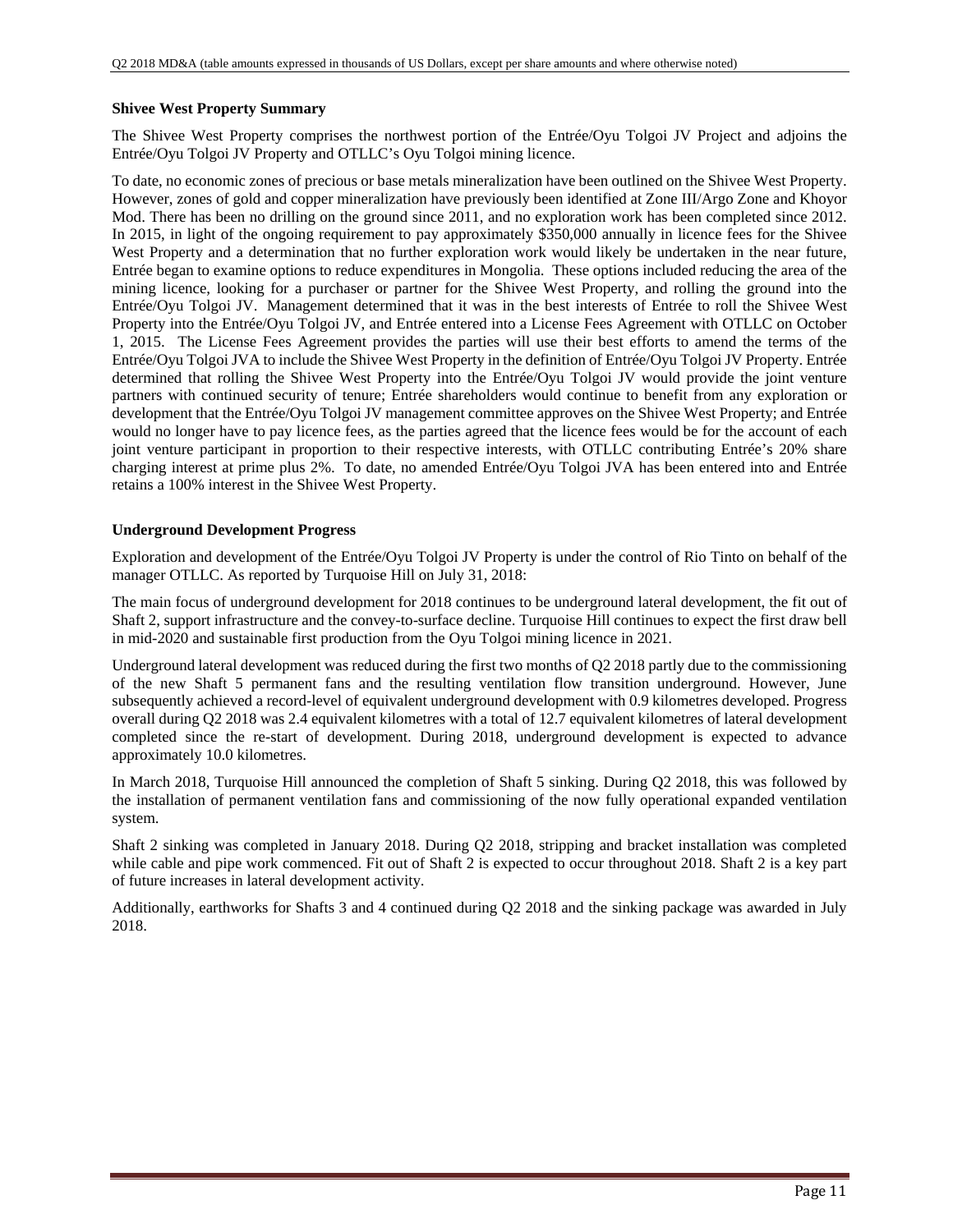|             | <b>Shaft 1</b>                            | Shaft 2                         | Shaft 5        | Shaft 3        | Shaft 4        |
|-------------|-------------------------------------------|---------------------------------|----------------|----------------|----------------|
|             | (early<br>development<br>and ventilation) | (production<br>and ventilation) | (ventilation)  | (ventilation)  | (ventilation)  |
| Total depth | 1,385 metres                              | $1,284$ metres                  | $1,178$ metres | $1,148$ metres | $1,149$ metres |
| Diameter    | 6.7 metres                                | 10 metres                       | 6.7 metres     | 10 metres      | 11 metres      |
| Completion  | 2008                                      | Q1 2018                         | Q1 2018        | Expected 2021  | Expected 2021  |
| Remaining   | Complete                                  | Complete                        | Complete       | Not started    | Not started    |

The following table outlines the status of shafts for underground development as of June 30, 2018.

During Q2 2018, advancement of the convey-to-surface decline continued to progress. The convey-to-surface system is the eventual route of the full 95,000 tonne per day underground ore delivery system to the concentrator; however, it is not a critical path item for first draw bell planned in mid-2020. Expected completion of the convey-to-surface system is 2022, which will facilitate the ramp up to full production by 2027.

Also during Q2 2018, the Primary Crusher 1 chamber was excavated. Eventually this chamber will hold the first 4,000 tonne per hour crusher to initially feed the Shaft 2 production system up to 30,000 tonne per day in the first part of underground ramp up.

OTLLC spent \$291.2 million on underground expansion during Q2 2018. Total underground project spend from January 1, 2016 to June 30, 2018 was approximately \$1.6 billion. In addition, OTLLC had further capital commitments of \$1.2 billion as of June 30, 2018. At the end of Q2 2018, the underground project had committed 68% of direct project contracts and procurement packages, of which 71% were to Mongolian companies. Since the restart of project development, OTLLC has committed almost \$1.7 billion to Mongolian vendors and contractors.

During Q4 2017, Rio Tinto undertook a schedule and cost review. Rio Tinto has provided Turquoise Hill with a highlevel overview of the review's outcomes, in which Rio Tinto concluded there were no material changes in project scope, cost or schedule. Following analysis of the review's conclusions, Turquoise Hill is in agreement with the findings.

Per the Oyu Tolgoi Investment Agreement, OTLLC has been exploring two domestic power options – a power plant built and operated by OTLLC at the mine site or an independent power producer located at the Tavan Tolgoi coal field. A final decision on the outcome, cost and financing of a domestic power supply has not been concluded.

### **Q2 2018 Review**

For the three and six months ended June 30, 2018, Entrée expenses related to Mongolian operations were \$0.0 million and \$0.1 million, respectively, compared to \$0.1 million and \$0.3 million for the same periods of 2017. In both 2018 and 2017, these costs represented in-country administration costs.

## **BLUE ROSE JV – AUSTRALIA**

#### **Summary**

EL 6006, totalling 257 square kilometres, is located in the Olary Region of South Australia, 300 kilometres northeast of Adelaide and 130 kilometres west-southwest of Broken Hill. Entrée has a 56.53% interest in the Blue Rose JV to explore for minerals other than iron ore on EL 6006, with Giralia Resources Pty Ltd, a subsidiary of Atlas Iron Limited, retaining a 43.47% interest.

The rights to explore for and develop iron ore on EL 6006 are held by Fe Mines Limited ("FML"), a subsidiary of Lodestone Equities Limited ("Lodestone") pursuant to a prior agreement with the Blue Rose JV partners. On April 18, 2017, the Blue Rose JV partners entered into a Deed of Consent, Sale and Variation (the "Deed") with Lodestone and FML. In accordance with the Deed, the Blue Rose JV partners transferred title to EL 6006 and assigned their native title agreements to FML and agreed to vary a payment required to be made to the Blue Rose JV partners under the prior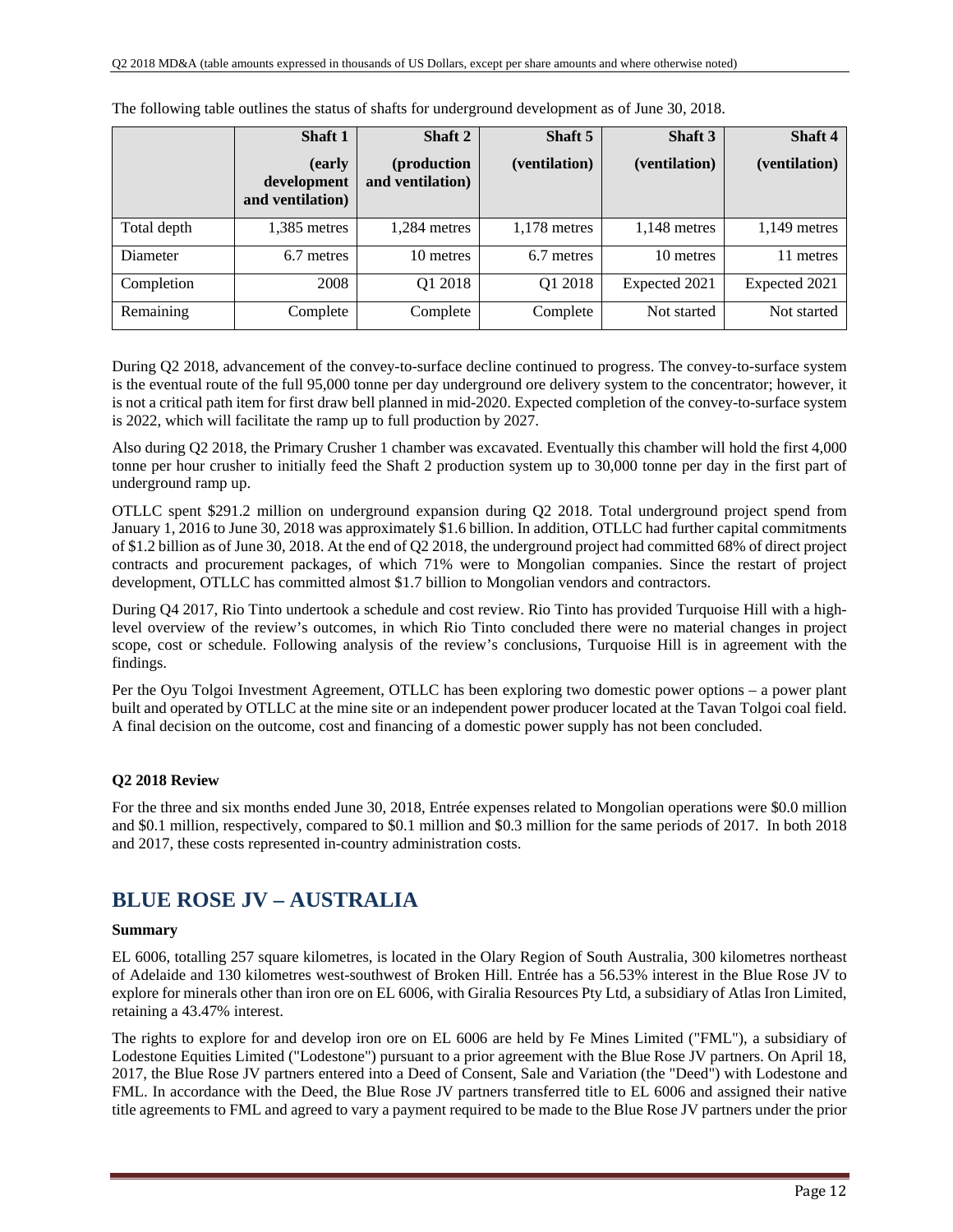agreement. FML paid to the Blue Rose JV partners an aggregate A\$100,000 at completion and granted to them (a) the right to receive an additional payment(s) upon completion of an initial or subsequent iron ore resource estimate on EL 6006, to a maximum of A\$2 million in aggregate; and (b) a royalty equal to 0.65% of the free on board value of iron ore product extracted and recovered from EL 6006. Under the Deed, an additional A\$285,000 must also be paid to the Blue Rose JV partners upon the commencement of Commercial Production (as such term is defined in the Deed).

EL 6006 is included in the Mawson Iron Project area, a venture that includes the assets of both Magnetite Mines Limited ("MGT") and Lodestone. The Braemar Iron Formation is the host rock to magnetite mineralisation on the Mawson Iron Project, with a strike length of approximately 250 km within the area controlled by both MGT and Lodestone. In addition to having numerous prospective magnetite-iron ore targets, the project is surrounded by an infrastructure rich area with access to nearby existing open user rail, port, power, gas, heavy engineering and dormitory towns.

The Braemar Iron Formation is a meta-sedimentary iron siltstone, which is inherently soft. The mineralization within the Braemar Iron Formation forms a simple dipping tabular body with only minor faulting, folding and intrusives. Grades, thickness, dip, and outcropping geometry remain very consistent over kilometres of strike.

### **Q2 2018 Review**

Expenditures in Q2 2018 were minimal and related to administrative costs in Australia.

# **CANARIACO PROJECT ROYALTY PASS-THROUGH PAYMENTS**

In August 2015, the Company acquired from Candente Copper Corp. (TSX:DNT) ("Candente") a 0.5% NSR royalty on Candente's 100% owned Cañariaco project in Peru for a purchase price of \$500,000.

On June 8, 2018, the Company sold the Royalty to Anglo Pacific, whereby the Company transferred all the issued and outstanding shares of its subsidiaries that directly or indirectly held the Royalty to Anglo Pacific in return for consideration of \$1.0 million, payable by the issuance of 478,951 Anglo Pacific common shares. In addition, Entrée retains the right to a portion of any future royalty income received by Anglo Pacific in relation to the Royalty as follows:

- 20% of any royalty payment received for any calendar quarter up to and including December 31, 2029;
- 15% of any royalty payment received for any calendar quarter commencing January 1, 2030 up to and including the quarter ending December 31, 2034; and
- 10% of any royCompalty payment received for any calendar quarter commencing January 1, 2035 up to and including the quarter ending December 31, 2039.

In accordance with US GAAP, the Company has attributed a value of \$nil to the Royalty Pass-Through Payments since realization of the proceeds is contingent upon several uncertain future events not wholly within the control of the Company.

The Company recognized a gain on the sale of the Royalty of \$0.4 million as of June 8, 2018 as outlined below.

| Consideration received                                     | 1,000 |
|------------------------------------------------------------|-------|
| Mineral property interest cost - Cañariaco Project Royalty | (514) |
| <b>Transaction costs</b>                                   | (116) |
| Gain on sale                                               | 370   |

The fair value of the common shares received was determined based on the volume weighted average price for the thirty (30) trading days immediately preceding June 5, 2018 at GBP1.57 (\$2.09) per common share. The common shares received have been designated as held-for-trading financial assets.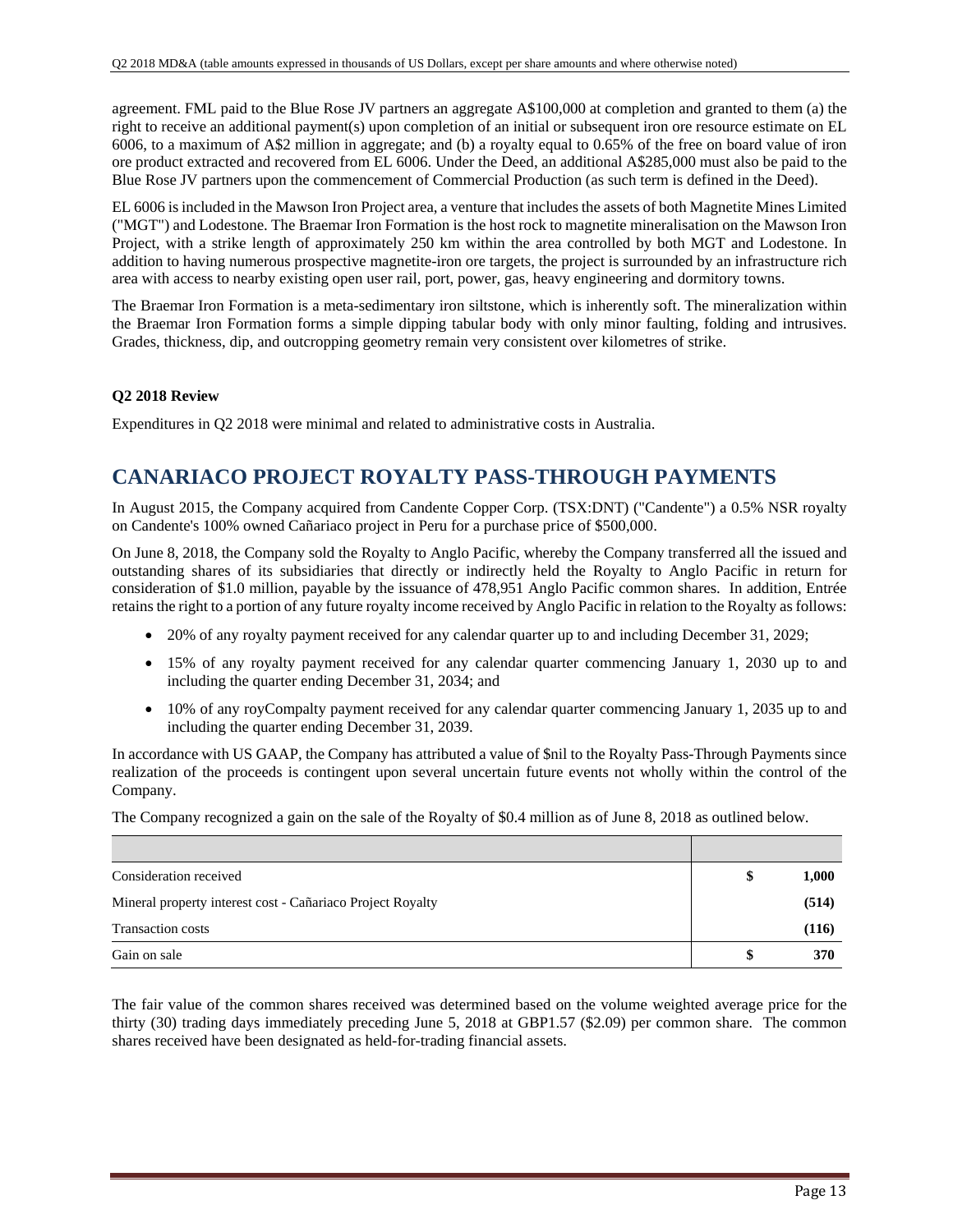# **SUMMARY OF CONSOLIDATED FINANCIAL OPERATING RESULTS**

### **Operating Results**

The Company's operating results for the three and six months ended June 30 were:

|                                                     | Three months ended June 30 |        |    |        |    |                | Six months ended June 30 |    |                |    |          |
|-----------------------------------------------------|----------------------------|--------|----|--------|----|----------------|--------------------------|----|----------------|----|----------|
|                                                     |                            | 2018   |    | 2017   |    | 2016           | 2018                     |    | 2017           |    | 2016     |
| Expenses                                            |                            |        |    |        |    |                |                          |    |                |    |          |
| Exploration                                         | \$                         | 26     | \$ | 109    | \$ | 142            | \$<br>96                 | \$ | 178            | \$ | 369      |
| General and administration                          |                            | 221    |    | 660    |    | 476            | 685                      |    | 1,375          |    | 1,028    |
| Restructuring costs                                 |                            |        |    |        |    |                |                          |    | 195            |    |          |
| Depreciation                                        |                            | 6      |    | 9      |    | 4              | 12                       |    | 7              |    | 8        |
| Other                                               |                            | 11     |    | (52)   |    |                | (13)                     |    | (52)           |    |          |
| Operating loss                                      |                            | 264    |    | 626    |    | 626            | 780                      |    | 1,646          |    | 1,844    |
| Unrealized loss on held-<br>for-trading investments |                            | 69     |    |        |    | $\overline{a}$ | 69                       |    | $\overline{a}$ |    |          |
| Foreign exchange loss<br>(gain)                     |                            | 88     |    | (100)  |    | 4              | 223                      |    | (57)           |    | 439      |
| Interest expense, net                               |                            | 49     |    | 38     |    | 43             | 99                       |    | 73             |    | 84       |
| Loss from equity investee                           |                            | 62     |    | 55     |    | 60             | 75                       |    | 103            |    | 107      |
| Operating loss before<br>income taxes               |                            | 532    |    | 719    |    | 729            | 1,246                    |    | 1,822          |    | 2,035    |
| Income tax recovery                                 |                            |        |    | (72)   |    |                |                          |    | (72)           |    |          |
| Net loss from continuing<br>operations              |                            | 532    |    | 647    |    | 729            | 1,246                    |    | 1,750          |    | 2,035    |
| Gain on sale of the asset                           |                            | (370)  |    |        |    |                | (370)                    |    |                |    |          |
| Net loss from discontinued<br>operations            |                            |        |    | 23     |    | 325            |                          |    | 176            |    | 651      |
| Net loss                                            |                            | 161    |    | 670    |    | 1,054          | 876                      |    | 1,926          |    | 2,686    |
| Foreign currency<br>translation adjustment          |                            | (505)  |    | 1,708  |    | 52             | (1,212)                  |    | 1,612          |    | (1, 349) |
| Net (gain) loss and comprehensive<br>(gain) loss    | \$                         | (343)  | \$ | 2,378  | \$ | 1,106          | \$<br>(336)              | \$ | 3,538          | \$ | 1,337    |
| Net loss per common share                           |                            |        |    |        |    |                |                          |    |                |    |          |
| Basic/diluted                                       |                            |        |    |        |    |                |                          |    |                |    |          |
| Continuing operations                               | \$                         | (0.00) | \$ | (0.00) | \$ | (0.01)         | \$<br>(0.01)             | \$ | (0.01)         | \$ | (0.02)   |
| Discontinued operations                             | \$                         | (0.00) | \$ | (0.00) | \$ | (0.00)         | \$<br>(0.00)             | \$ | (0.00)         | \$ | (0.00)   |
| Total assets                                        | \$                         | 7,654  | \$ | 9,011  | \$ | 55,625         | \$<br>7,654              | \$ | 9,011          | \$ | 55,625   |
| Total non-current liabilities                       | \$                         | 31,497 | \$ | 31,483 | \$ | 34,266         | \$<br>31,497             | \$ | 31,483         | \$ | 34,266   |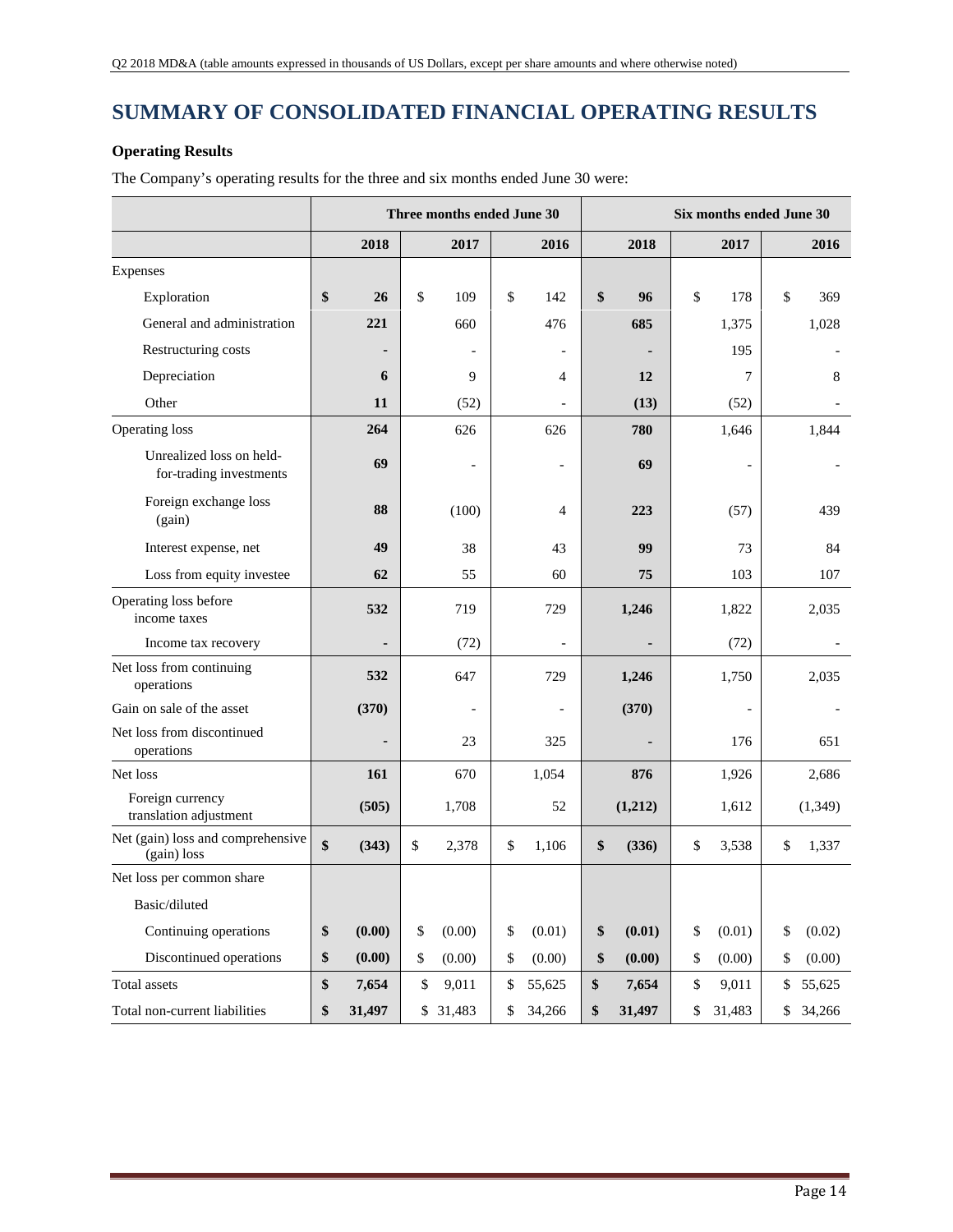For the three and six months ended June 30, 2018, the Company's net loss from continuing operations was \$0.5 million and \$1.2 million, respectively, compared to \$0.6 million and \$1.8 million for the comparative periods of 2017.

Exploration costs were lower in Q2 2018 compared to the comparative period of 2017 due to a reduction in staffing and general administrative costs in Mongolia.

General and administration expenditures in Q2 2018 were lower than the comparative period in 2017 due to one-time strategic reorganization costs in 2017.

Unrealized loss on held-for-trading investments ("HFT investments") is related to holding Anglo Pacific common shares. As Entrée acquired the investments in Q2 2018, there is no amount in comparative periods.

Foreign exchange loss (gain) was primarily the result of movements between the C\$ and US\$ as the Company holds its cash in both currencies.

Interest expense (net) was primarily related to the loan payable to OTLLC pursuant to the Entrée/Oyu Tolgoi JVA and is subject to a variable interest rate.

The loss from equity investee was related to the Entrée/Oyu Tolgoi JV Property. Effective January 1, 2018, the Company commenced capitalizing direct expenditures related to the development of the Oyu Tolgoi project. As a result, the loss from equity investee was lower in 2018 year to date compared to the same period in 2017 due to the change in this accounting policy. The amount recognized as a loss from equity investee is related to exploration costs on the Entrée/Oyu Tolgoi JV Property.

Net loss from discontinued operations was due to the plan of arrangement that was completed during Q2 2017 and the amount was related to exploration costs of the US-based assets that were spun-out to Mason Resources Corp. ("Mason Resources") (see "Plan of arrangement and discontinued operations" below).

The total assets as at June 30, 2018 are lower than at June 30, 2017 due to a reduction in cash and cash equivalents for operating expenditures. The total assets as at June 30, 2017 are substantially lower than at June 30, 2016 due to the completion of the plan of arrangement and the resulting spin-out of the US-based assets into Mason Resources in Q2 2017. The non-current liabilities as at June 30, 2018 are comparable to the balances at June 30, 2017 and at June 30, 2016.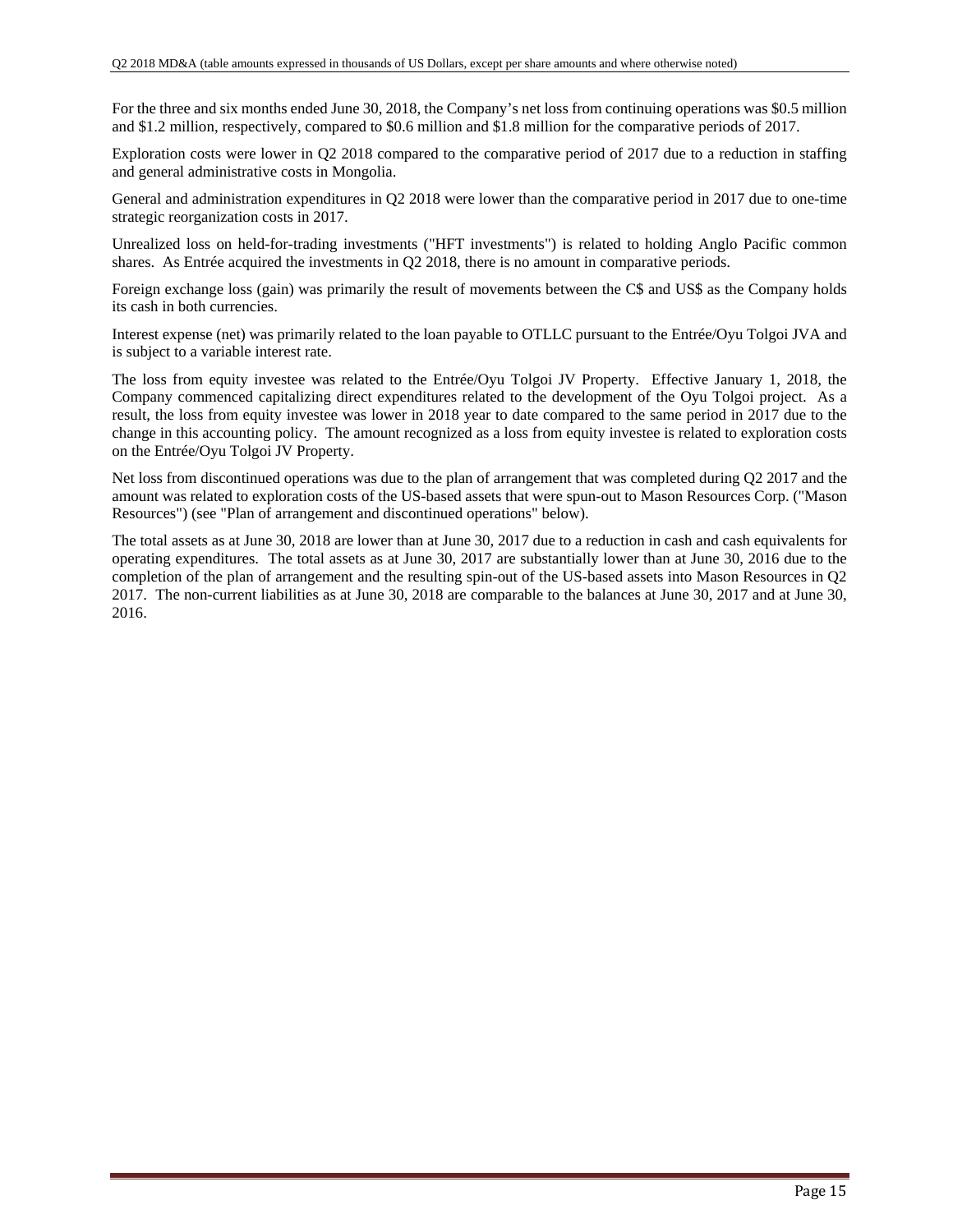|                                                           | Q <sub>2</sub> 18 | Q1 18                    | Q4 17                    | Q3 17                    | Q <sub>2</sub> 17    | Q1 17                    | Q4 16                    | Q3 16     |
|-----------------------------------------------------------|-------------------|--------------------------|--------------------------|--------------------------|----------------------|--------------------------|--------------------------|-----------|
| Exploration                                               | \$<br>26          | \$<br>70                 | $\mathbb{S}$<br>95       | \$<br>74                 | $\mathcal{S}$<br>94  | \$<br>69                 | $\mathcal{S}$<br>70      | \$<br>50  |
| General and administrative                                | 232               | 441                      | 911                      | 293                      | 628                  | 905                      | 937                      | 524       |
| Depreciation                                              | 6                 | 6                        | 6                        | 7                        | $\overline{4}$       | 3                        | $\overline{4}$           | 4         |
| Operating loss                                            | 264               | 517                      | 1,012                    | 374                      | 726                  | 977                      | 1,011                    | 578       |
| Unrealized loss on HFT<br>investments                     | 69                | $\overline{\phantom{a}}$ |                          | $\overline{a}$           |                      | $\overline{\phantom{a}}$ | $\overline{\phantom{a}}$ |           |
| Foreign exchange (gain) loss                              | 88                | 135                      | 26                       | (349)                    | (100)                | 43                       | (54)                     | (39)      |
| Interest expense, net                                     | 49                | 51                       | 49                       | 49                       | 38                   | 35                       | 48                       | 45        |
| Loss from equity investee                                 | 62                | 13                       | 57                       | 55                       | 55                   | 48                       | 68                       | 62        |
| Income tax recovery                                       | $\blacksquare$    | $\overline{\phantom{a}}$ | $\overline{\phantom{a}}$ | $\overline{\phantom{0}}$ | (72)                 | $\overline{\phantom{a}}$ | (553)                    |           |
| Net loss from continuing<br>operations                    | \$<br>532         | $\mathbb{S}$<br>716      | \$1,144                  | \$<br>129                | \$<br>647            | \$<br>1,103              | \$<br>520                | \$<br>646 |
| Gain on sale of asset                                     | (370)             | $\overline{\phantom{a}}$ |                          |                          |                      | $\overline{\phantom{a}}$ | $\overline{\phantom{a}}$ |           |
| Net loss from discontinued<br>operations                  | $\blacksquare$    | $\overline{\phantom{a}}$ |                          |                          | 23                   | 153                      | \$<br>448                | \$<br>363 |
| Net loss                                                  | \$<br>162         | \$<br>716                | \$1,144                  | \$<br>129                | $\mathcal{S}$<br>670 | \$<br>1,256              | \$<br>968                | \$1,009   |
| Basic/diluted loss per share -<br>continuing operations   | \$ (0.00)         | \$ (0.00)                | (0.01)<br>$\mathbb{S}$   | \$ (0.00)                | \$<br>(0.00)         | \$<br>(0.01)             | \$<br>(0.00)             | \$ (0.00) |
| Basic/diluted loss per share -<br>discontinued operations | \$ (0.00)         | \$ (0.00)                | \$<br>(0.00)             | \$ (0.00)                | \$<br>(0.00)         | \$<br>(0.00)             | \$<br>(0.00)             | \$ (0.00) |

#### *Quarterly Financial Data – 2 year historic trend*

Exploration costs have been trending lower since Q3 2016 after the Company placed all non-material properties on care and maintenance and implemented cost reduction efforts.

General and administrative costs have been trending lower since Q3 2016 with the exception of the period from Q4 2016 to Q2 2017 during which one-time costs associated with the strategic reorganization initiatives were incurred. In Q4 2017, general and administrative costs include stock-based compensation of \$0.4 million and expenditures relating to the 2018 Technical Report for the Entrée/Oyu Tolgoi JV Property of \$0.2 million.

Interest expense was primarily due to accrued interest on the OTLLC loan payable, partially offset by interest income earned on cash holdings. Interest expense remains consistent quarter on quarter.

The loss from equity investee was related to the Entrée/Oyu Tolgoi JV Property and had been consistent since Q3 2016. Effective January 1, 2018, the Company commenced capitalizing direct expenditures related to the development of the Oyu Tolgoi project and, as a result, the loss from equity investee is lower in Q1 2018 compared to prior periods. In Q2 2018, the loss from equity investee includes adjustments to the capitalized direct expenditures.

#### **Plan of arrangement and discontinued operations**

On May 9, 2017, the Company completed a plan of arrangement (the "Arrangement") under Section 288 of the *Business Corporations Act* (British Columbia) pursuant to which Entrée transferred its wholly owned subsidiaries that directly or indirectly hold the Ann Mason Project in Nevada and the Lordsburg property in New Mexico including \$8,843,232 in cash and cash equivalents to a newly incorporated company, Mason Resources in exchange for 77,804,786 common shares of Mason Resources ("Mason Common Shares"). Mason Resources commenced trading on the TSX on May 12, 2017 under the symbol "MNR" and on the OTCQB Venture Market on November 9, 2017 under the symbol "MSSNF".

As part of the Arrangement, Entrée then distributed 77,805,786 Mason Common Shares to Entrée shareholders by way of a share exchange, pursuant to which each existing share of Entrée was exchanged for one "new" share of Entrée and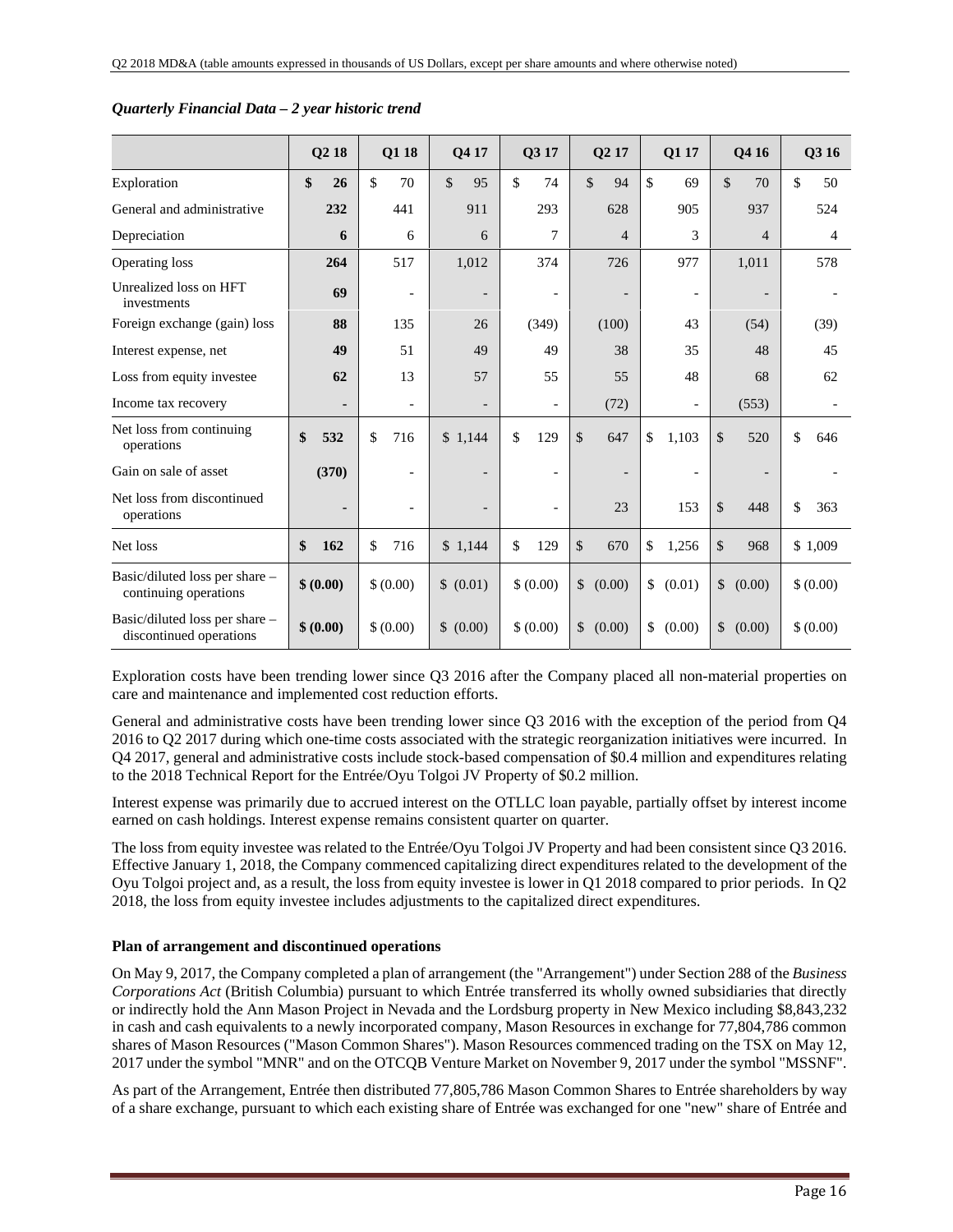0.45 of a Mason Common Share. Optionholders and warrantholders of Entrée received replacement options and warrants of Entrée and options and warrants of Mason Resources which were proportionate to, and reflective of the terms of, their existing options and warrants of Entrée.

The assets and liabilities that were transferred to Mason Resources were classified as discontinued operations and classified on the balance sheet as assets / liabilities held for spin-off ("Spin-off"). The discontinued operations include three entities transferred to Mason Resources pursuant to the Arrangement: Mason U.S. Holdings Inc. (formerly Entrée U.S. Holdings Inc.); Mason Resources (US) Inc. (formerly Entrée Gold (US) Inc.); and M.I.M. (U.S.A.) Inc. (collectively the "US Subsidiaries"). The Spin-off distribution was accounted for at the carrying amount, without gain or loss, and resulted in a reduction of stockholders' (deficiency) equity of \$44.2 million.

The closing of the Arrangement resulted in the following Spin-off assets and liabilities being distributed to Mason Resources on May 9, 2017:

|                                          | May 9, 2017  | December 31, 2016 |         |  |
|------------------------------------------|--------------|-------------------|---------|--|
| <b>Current assets</b>                    |              |                   |         |  |
| Cash                                     | \$<br>8,843  | \$                | 129     |  |
| Receivables and prepaids                 | 137          |                   | 219     |  |
|                                          | 8,980        |                   | 348     |  |
| Long-term assets                         |              |                   |         |  |
| Property, plant and equipment            | 25           |                   | 25      |  |
| Mineral property interest                | 37,699       |                   | 38,379  |  |
| Reclamation deposits and other           | 481          |                   | 481     |  |
|                                          | 38,205       |                   | 38,885  |  |
| <b>Current liabilities</b>               |              |                   |         |  |
| Accounts payable and accrued liabilities | (34)         |                   | (230)   |  |
| Long-term liabilities                    |              |                   |         |  |
| Deferred income taxes                    | (2,937)      |                   | (3,015) |  |
| <b>Net assets</b>                        | \$<br>44,214 | $\mathcal{S}$     | 35,988  |  |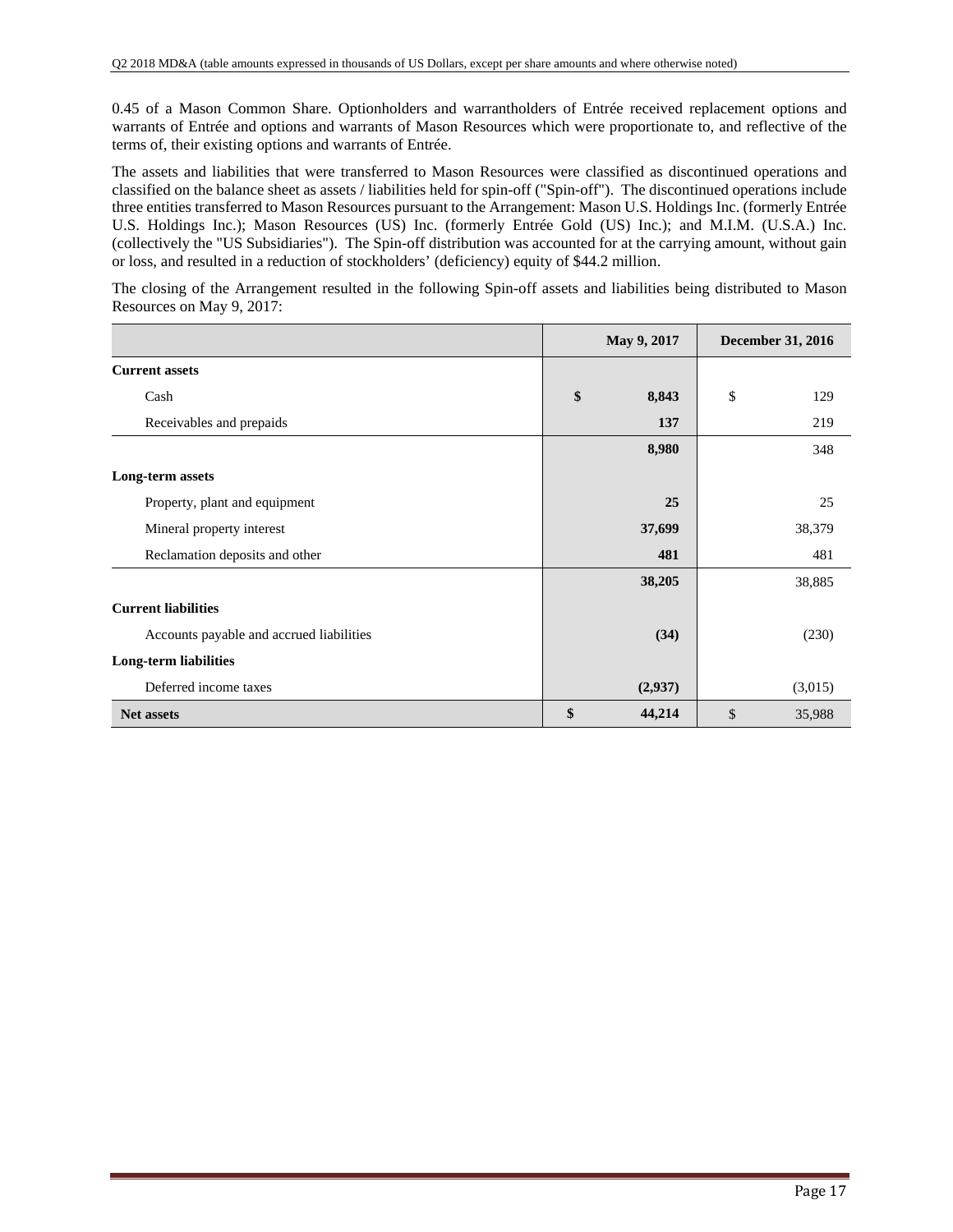|                                                       | Three months ended June 30 |       |    |           |    |        | Six months ended June 30 |       |    |         |              |
|-------------------------------------------------------|----------------------------|-------|----|-----------|----|--------|--------------------------|-------|----|---------|--------------|
|                                                       |                            | 2018  |    | 2017      |    | 2016   |                          | 2018  |    | 2017    | 2016         |
| Cash (used in) from operating<br>activities           |                            |       |    |           |    |        |                          |       |    |         |              |
| - Before changes in non-cash<br>working capital items | \$                         | (528) | \$ | (514)     | \$ | (919)  | $\boldsymbol{\$}$        | (755) | \$ | (2,232) | \$(1,977)    |
| - After changes in non-cash<br>working capital items  |                            | (551) |    | (1,061)   |    | (924)  |                          | (742) |    | (1,957) | (8,343)      |
| Cash flows from (used in) financing<br>activities     |                            |       |    | (140)     |    | 25     |                          | 130   |    | 5,077   | 36           |
| Cash flows (used in) from investing<br>activities     |                            | (106) |    | (8,937)   |    | 37     |                          | (106) |    | (8,937) | 34           |
| Net cash outflows                                     |                            | (657) |    | (10, 138) |    | (862)  |                          | (718) |    | (5,817) | (8,273)      |
| Effect of exchange rate changes on<br>cash            |                            | 244   |    | 354       |    | 13     |                          | (124) |    | 192     | 184          |
| Cash balance                                          | \$                         | 6,226 | \$ | 7,766     | \$ | 14,697 | \$                       | 6,226 | \$ | 7,766   | \$<br>14,697 |

# **LIQUIDITY AND CAPITAL RESOURCES**

Cash flows after changes in non-cash working capital items in Q2 2018 were 48% lower than the comparative period of 2017 due mainly to one-time restructuring costs in 2017.

There were no financing activities in Q2 2018 and only minimal financing activities in the comparative period of 2017.

Cash flows relating to investing activities were minimal in Q2 2018. In Q2 2017, cash flows used in investing activities included the transfer of \$8.8 million to Mason Resources as a capital contribution in connection with the Arrangement.

Effective January 1, 2018, the Company is now a development stage company and has not generated positive cash flows from its operations. As a result, the Company has been dependent on equity and production-based financings for additional funding. Working capital on hand at June 30, 2018 was approximately \$7.3 million with a cash balance of approximately \$6.2 million. Management believes it has adequate financial resources to satisfy its obligations over the next 12 month period and up to the time when the Company expects the Entrée/Oyu Tolgoi JV Property to commence production. The Company does not currently anticipate the need for additional funding during this time.

### **Loan Payable to Oyu Tolgoi LLC**

Under the terms of the Entrée/Oyu Tolgoi JVA, OTLLC will contribute funds to approved joint venture programs and budgets on the Company's behalf. Interest on each loan advance shall accrue at an annual rate equal to OTLLC's actual cost of capital or the prime rate of the Royal Bank of Canada, plus two percent (2%) per annum, whichever is less, as at the date of the advance. The loan will be repayable by the Company monthly from ninety percent (90%) of the Company's share of available cash flow from the Entrée/Oyu Tolgoi JV. In the absence of available cash flow, the loan will not be repayable. The loan is not expected to be repaid within one year.

### **Contractual Obligations**

As at June 30, 2018, the Company had the following contractual obligations outstanding:

|                   | <b>Total</b> | Less than 1 year |     | $1 - 3$ years |     |  |  | 3 - 5 years More than 5 years |  |
|-------------------|--------------|------------------|-----|---------------|-----|--|--|-------------------------------|--|
| Lease commitments | 518          |                  | 109 |               | 344 |  |  |                               |  |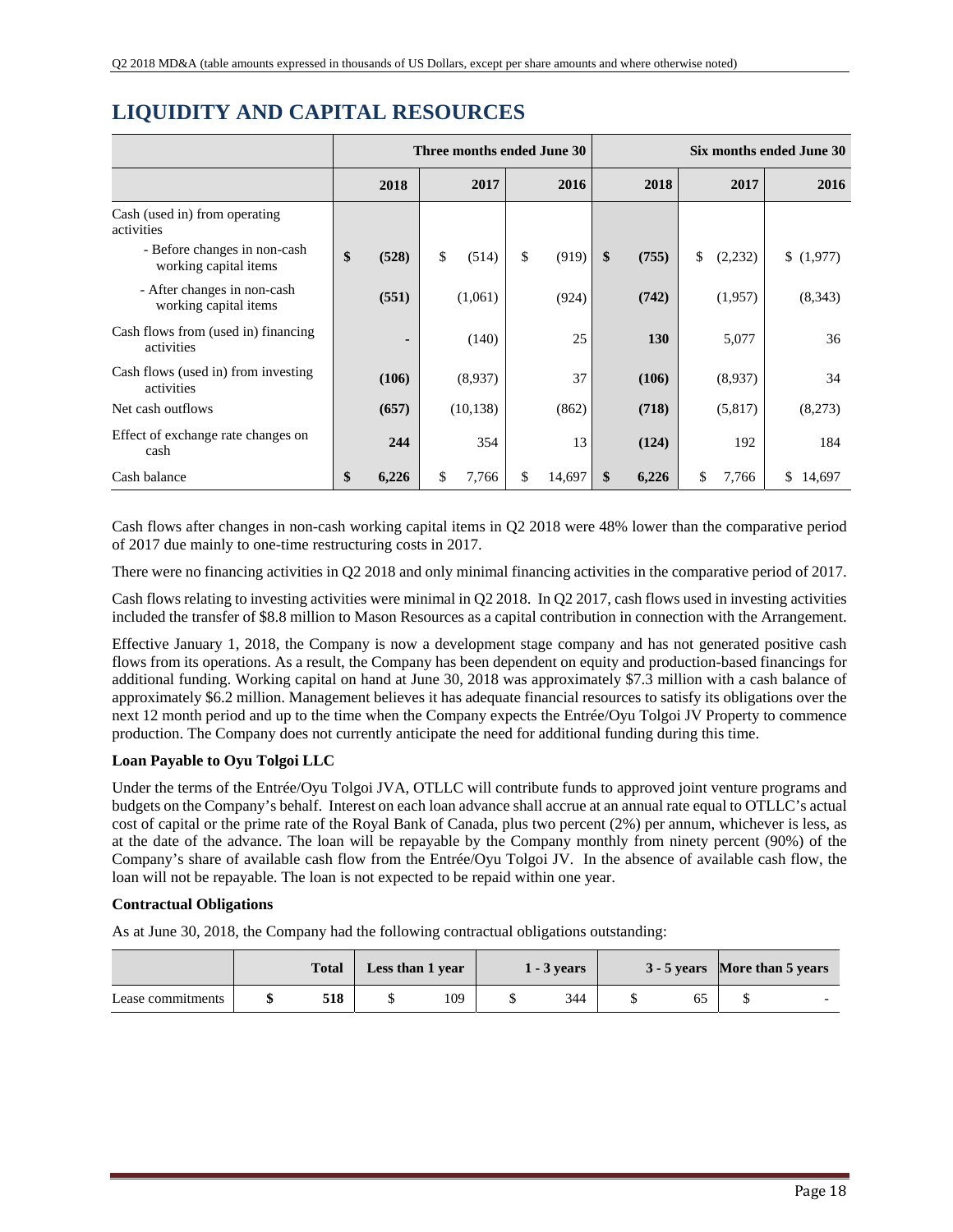# **STOCKHOLDERS' DEFICIENCY**

The Company's authorized share capital consists of unlimited common shares without par value.

At June 30, 2018 and at the date of this MD&A, the Company had 174,372,449 shares issued and outstanding.

On May 9, 2017, the Company completed the spin-out of its Ann Mason Project and Lordsburg property (the "US Projects") into Mason Resources through the Arrangement. As part of the Arrangement, Entrée shareholders received Mason Common Shares by way of a share exchange, pursuant to which each existing share of Entrée was exchanged for one "new" share of Entrée and 0.45 of a Mason Common Share. Optionholders and warrantholders of Entrée received replacement options and warrants of Entrée and options and warrants of Mason Resources which were proportionate to, and reflective of the terms of, their existing options and warrants of Entrée. As a result of the completed Arrangement, stockholders' (deficiency) equity was reduced by \$44.2 million in 2017.

In January 2017, the Company closed a non-brokered private placement in two tranches issuing a total of 18,529,484 units at a price of C\$0.41 per unit for aggregate gross proceeds of C\$7.6 million. Each unit consisted of one common share of the Company and one-half of one transferable common share purchase warrant. Each whole warrant entitled the holder to acquire one additional common share of the Company at a price of C\$0.65 per share for a period of 5 years. No commissions or finders' fees were payable in connection with the private placement.

As part of the Arrangement, warrantholders of the Company received Mason Resources common share purchase warrants ("Mason Warrants") which were proportionate to, and reflective of the terms of, their existing warrants of the Company. In exchange for each existing warrant, the holder was issued one replacement common share purchase warrant of the Company (a "Replacement Warrant") and 0.45 of a Mason Warrant. On May 23, 2017, warrantholders of the Company received an aggregate 4,169,119 Mason Warrants each with an exercise price of C\$0.23, and 9,264,735 Replacement Warrants each with an exercise price of C\$0.55. The exercise prices assigned to the Replacement Warrants and the Mason Warrants reflect the allocation of the original exercise price of the existing warrants between the Replacement Warrants and the Mason Warrants issued, based on the relative market value of Mason Resources and the Company following completion of the Arrangement.

### **Share Purchase Warrants**

At June 30, 2018 and at the date of this MD&A, the following share purchase warrants were outstanding:

| Number of share purchase warrants<br>(000's) | <b>Exercise price per share C\$</b> | <b>Expiry date</b> |
|----------------------------------------------|-------------------------------------|--------------------|
| 8,655                                        | 0.55                                | January 10, 2022   |
| 610                                          | 0.55                                | January 12, 2022   |

### **Stock Option Plan**

The Company has adopted a stock option plan (the "Plan") to grant options to directors, officers, employees and consultants. Under the Plan, the Company may grant options to acquire up to 10% of the issued and outstanding shares of the Company. Options granted can have a term of up to ten years and an exercise price typically not less than the Company's closing stock price on the TSX on the last trading day before the date of grant. Vesting is determined at the discretion of the Board.

Under the Plan, an option holder may elect to terminate an option, in whole or in part and, in lieu of receiving shares to which the terminated option relates (the "Designated Shares"), receive the number of shares, disregarding fractions, which, when multiplied by the weighted average trading price of the shares on the TSX during the five trading days immediately preceding the day of termination (the "Fair Value" per share) of the Designated Shares, has a total dollar value equal to the number of Designated Shares multiplied by the difference between the Fair Value and the exercise price per share of the Designated Shares.

As part of the Arrangement, optionholders of the Company received Mason Resources incentive stock options ("Mason Options") which were proportionate to, and reflective of the terms of, their existing incentive stock options of the Company. In exchange for each existing incentive stock option, the holder was issued one fully vested replacement option to purchase a common share of the Company (a "Replacement Option") and 0.45 of a fully vested Mason Option. On May 23, 2017, Mason Resources awarded a total of 3,708,000 Mason Options to the Company's optionholders in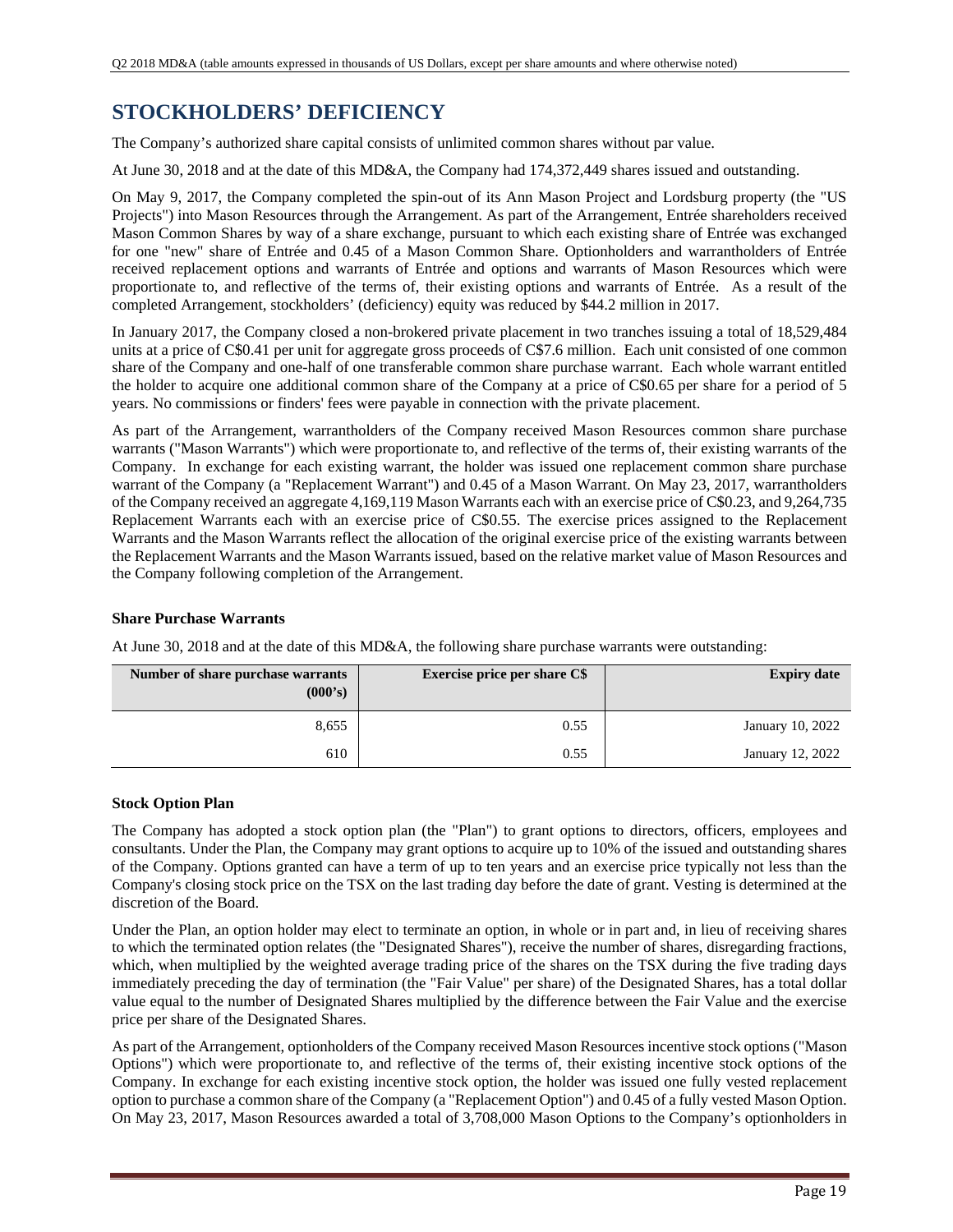accordance with its Stock Option Plan, which was approved by the Company's shareholders at the Annual and Special Meeting of Securityholders held to approve the Arrangement. The Mason Options were awarded with exercise prices ranging from C\$0.07 per share to C\$0.27 per share and expiry dates ranging from September 2017 to November 2021. On May 23, 2017, the Company's optionholders also received an aggregate 8,240,000 Replacement Options with exercise prices ranging from C\$0.18 per share to C\$0.61 per share and expiry dates ranging from September 2017 to November 2021. The exercise prices assigned to the Replacement Options and the Mason Options reflect the allocation of the original exercise price of the existing options between the Replacement Options and the Mason Options issued, based on the relative market value of Mason Resources and the Company following completion of the Arrangement.

As at June 30, 2018, the Company had 7,205,000 stock options outstanding, of which 7,155,000 had vested and were exercisable.

| Number of shares<br>(000s) | Vested $(000's)$ | <b>Aggregate intrinsic</b><br>value $C\$ (000's) | <b>Exercise price per</b><br>share C\$ | <b>Expiry date</b> |
|----------------------------|------------------|--------------------------------------------------|----------------------------------------|--------------------|
| 785                        | 785              | 233                                              | $0.26 - 0.36$                          | $Sept - Dec 2018$  |
| 860                        | 860              | 335                                              | 0.18                                   | Dec 2019           |
| 1,320                      | 1,320            | 369                                              | $0.28 - 0.32$                          | $July - Dec 2020$  |
| 2,240                      | 2,240            | 473                                              | $0.33 - 0.36$                          | $Mar - Nov 2021$   |
| 1,900                      | 1,900            | 92                                               | $0.52 - 0.62$                          | $May - Oct 2022$   |
| 100                        | 50               | $\overline{\phantom{a}}$                         | 0.63                                   | Feb 2023           |
| 7,205                      | 7,155            | 1,052                                            |                                        |                    |

The following is a summary of stock options outstanding as at the date of this report:

## **AMENDED SANDSTORM AGREEMENT**

On February 14, 2013, the Company entered into an Equity Participation and Funding Agreement with Sandstorm (the "2013 Agreement"). Pursuant to the 2013 Agreement, Sandstorm provided an upfront refundable deposit (the "Deposit") of \$40 million to the Company. The Company will use future payments that it receives from its mineral property interests to purchase and deliver metal credits to Sandstorm, in amounts that are indexed to the Company's share of gold, silver and copper production from the currently defined Entrée/Oyu Tolgoi JV Property. Upon the delivery of metal credits, Sandstorm will also make the cash payment outlined below. In addition, the 2013 Agreement provided for a partial refund of the Deposit and a pro rata reduction in the number of metal credits deliverable to Sandstorm in the event of a partial expropriation of Entrée's economic interest, contractually or otherwise, in the Entrée/Oyu Tolgoi JV Property.

On February 23, 2016, the Company and Sandstorm entered into an Agreement to Amend the 2013 Agreement, whereby the Company refunded 17% of the Deposit (\$6.8 million) (the "Refund") in cash and shares thereby reducing the Deposit to \$33.2 million for a 17% reduction in the metal credits that the Company is required to deliver to Sandstorm. At closing on March 1, 2016, the parties entered into an Amended and Restated Equity Participation and Funding Agreement (the "Amended Sandstorm Agreement"). Under the terms of the Amended Sandstorm Agreement, the Company will purchase and deliver gold, silver and copper credits equivalent to:

- 28.1% of Entrée's share of gold and silver, and 2.1% of Entrée's share of copper, produced from the Shivee Tolgoi mining licence (excluding the Shivee West Property); and
- 21.3% of Entrée's share of gold and silver, and 2.1% of Entrée's share of copper, produced from the Javhlant mining licence.

Upon the delivery of metal credits, Sandstorm will make a cash payment to the Company equal to the lesser of the prevailing market price and \$220 per ounce of gold, \$5 per ounce of silver and \$0.50 per pound of copper (subject to inflation adjustments). After approximately 8.6 million ounces of gold, 40.3 million ounces of silver and 9.1 billion pounds of copper have been produced from the entire Entrée/Oyu Tolgoi JV Property (as currently defined) the cash payment will be increased to the lesser of the prevailing market price and \$500 per ounce of gold, \$10 per ounce of silver and \$1.10 per pound of copper (subject to inflation adjustments). To the extent that the prevailing market price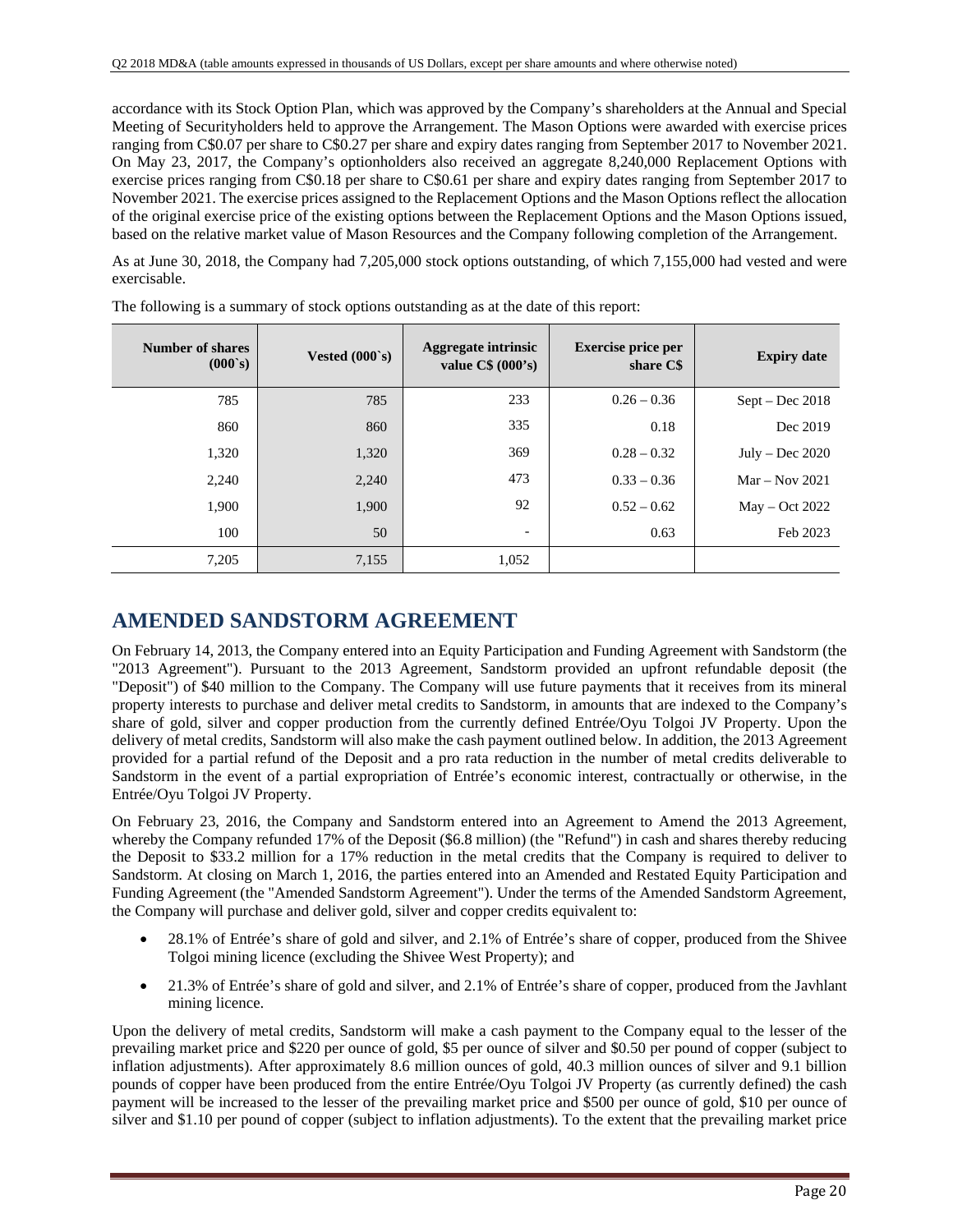is greater than the amount of the cash payment, the difference between the two will be credited against the Deposit (the net amount of the Deposit being the "Unearned Balance").

This arrangement does not require the delivery of actual metal, and the Company may use revenue from any of its assets to purchase the requisite amount of metal credits.

Under the Amended Sandstorm Agreement, Sandstorm has a right of first refusal, subject to certain exceptions, on future production-based funding agreements. The Amended Sandstorm Agreement also contains other customary terms and conditions, including representations, warranties, covenants and events of default. The initial term of the Amended Sandstorm Agreement is 50 years, subject to successive 10-year extensions at the discretion of Sandstorm.

In addition, the Amended Sandstorm Agreement provides that the Company will not be required to make any further refund of the Deposit if Entrée's economic interest is reduced by up to and including 17%. If there is a reduction of greater than 17% up to and including 34%, the Amended Sandstorm Agreement provides the Company with the ability to refund a corresponding portion of the Deposit in cash or common shares of the Company or any combination of the two at the Company's election, in which case there would be a further corresponding reduction in deliverable metal credits. If the Company elects to refund Sandstorm with common shares of the Company, the value of each common share shall be equal to the volume weighted average price ("VWAP") for the five (5) trading days immediately preceding the 90<sup>th</sup> day after the reduction in Entrée's economic interest. In no case will Sandstorm become a "control" person" under the Amended Sandstorm Agreement. In the event an issuance of shares would cause Sandstorm to become a "control person", the maximum number of shares will be issued, and with respect to the value of the remaining shares, 50% will not be refunded (and there will not be a corresponding reduction in deliverable metal credits) and the remaining 50% will be refunded by the issuance of shares in tranches over time, such that the number of shares that Sandstorm holds does not reach or exceed 20%. All shares will be priced in the context of the market at the time they are issued.

In the event of a full expropriation, the remainder of the Unearned Balance after the foregoing refunds must be returned in cash.

The Amended Sandstorm Agreement does not impact Sandstorm's requirement to vote its shares as Entrée's board of directors specifies with respect to any potential acquisition of the Company, provided the potential acquirer agrees to execute and deliver to Sandstorm a deed of adherence to the Amended Sandstorm Agreement.

For accounting purposes, the Deposit is accounted for as deferred revenue on the balance sheet and the original Deposit was recorded at the historical amount of C\$40.0 million. As a result of the Amended Sandstorm Agreement, the deferred revenue amount was adjusted to reflect the \$6.8 million Refund which was recorded at the foreign exchange amount at the date of the Refund resulting in a net balance of C\$30.9 million. This amount is subject to foreign currency fluctuations upon conversion to US dollars at each reporting period.

The \$6.8 million Refund was paid with \$5.5 million in cash and the issuance of \$1.3 million of common shares of the Company. On March 1, 2016, the Company issued 5,128,604 common shares to Sandstorm at a price of C\$0.3496 per common share pursuant to the Agreement to Amend. The price was calculated using the VWAP of Entrée's shares on the TSX for the 15 trading days preceding February 23, 2016, the effective date of the Agreement to Amend.

## **OTHER DISCLOSURES**

### *Off-Balance Sheet Arrangements*

Entrée has no off-balance sheet arrangements except for the contractual obligation noted above.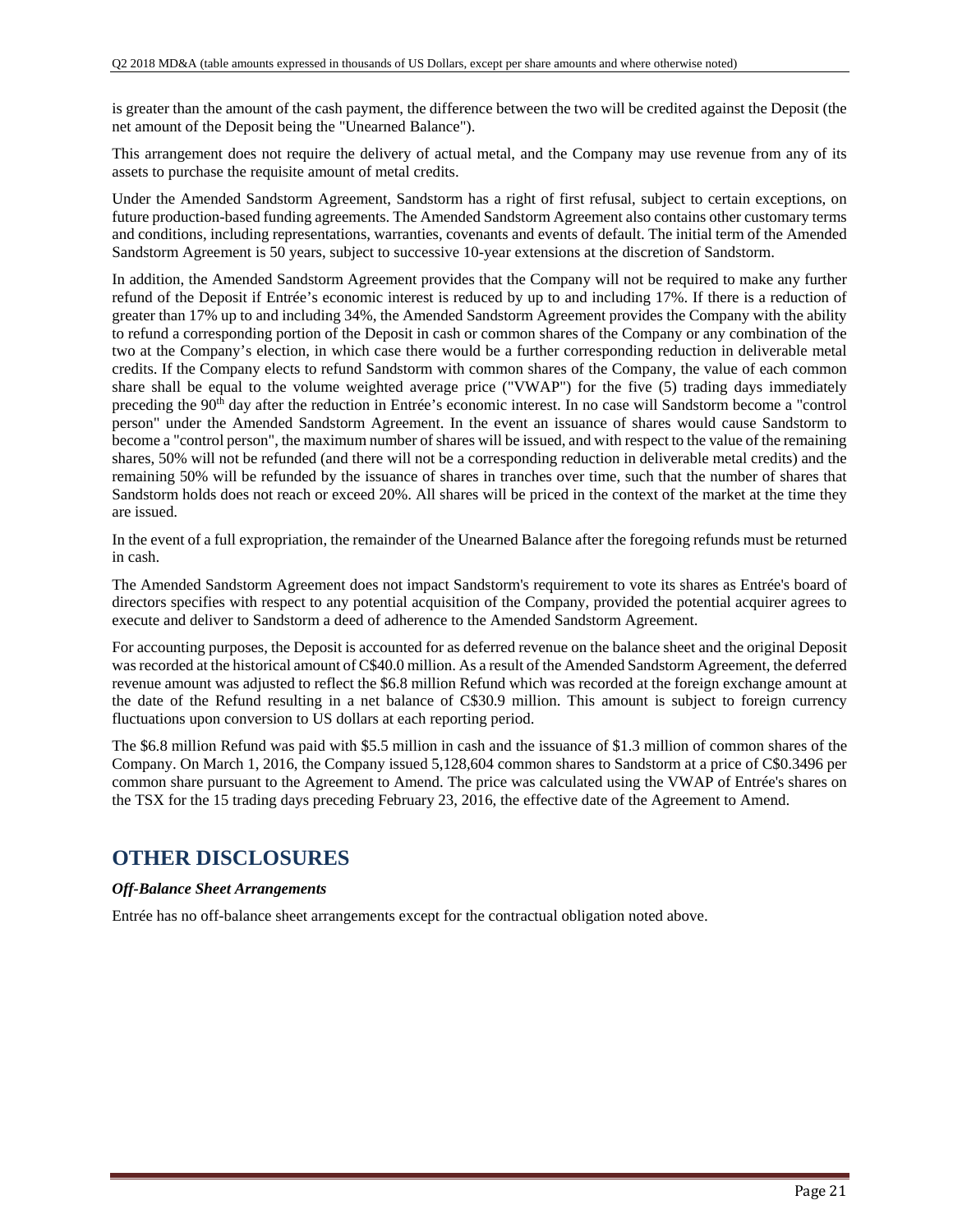### *Financial Instruments*

The following table provides the fair value of each classification of financial instrument:

|                                          | June 30, 2018 |       | <b>December 31, 2017</b> |       |
|------------------------------------------|---------------|-------|--------------------------|-------|
| Financial assets                         |               |       |                          |       |
| Cash and cash equivalents                |               | 6,226 | \$                       | 7,068 |
| Investments                              |               | 903   |                          |       |
| Receivables                              |               | 254   |                          | 263   |
| Reclamation deposits and other           |               | 12    |                          | 12    |
| Total financial assets                   | \$            | 7,395 | \$                       | 7,343 |
| Financial liabilities                    |               |       |                          |       |
| Accounts payable and accrued liabilities |               | 157   | \$                       | 192   |
| Loan payable                             |               | 8,002 |                          | 7,841 |
| Total financial liabilities              |               | 8,159 | \$                       | 8,033 |

Fair value measurement is based on a fair value hierarchy, which requires an entity to maximize the use of observable inputs and minimize the use of unobservable inputs when measuring fair value. The standard describes three levels of inputs that may be used to measure fair value which are:

Level 1 — Quoted prices that are available in active markets for identical assets or liabilities.

Level 2 — Quoted prices in active markets for similar assets that are observable.

Level 3 — Unobservable inputs that are supported by little or no market activity and that are significant to the fair value of the assets or liabilities.

At June 30, 2018, the Company had Level 1 financial instruments, consisting of cash and cash equivalents and investments, with a fair value of \$7.1 million.

## **INTERNATIONAL FINANCIAL REPORTING STANDARDS**

The Company is a "domestic" issuer under Canadian securities law and a "foreign private issuer" under United States Securities and Exchange Commission ("SEC") regulations. The Company files its financial statements with both Canadian and US securities regulators in accordance with US GAAP, as permitted under current regulations. In 2008, the Accounting Standards Board in Canada and the Canadian Securities Administrators ("CSA") confirmed that domestic issuers were required to transition to International Financial Reporting Standards ("IFRS") for fiscal years beginning on or after January 1, 2011. On September 27, 2008, the CSA Staff issued Staff Notice 52-321 "Early Adoption of International Financial Reporting Standards, Use of US GAAP and References to IFRS-IASB" which confirmed that domestic issuers that are also SEC registrants are able to continue to use US GAAP. Consequently, the Company was not required to convert to IFRS effective January 1, 2011 and has elected to continue using US GAAP.

## **NON-US GAAP PERFORMANCE MEASUREMENT**

"Cash costs after credits" (C1) and all-in sustaining cost (AISC) are non-US GAAP Performance Measurements. These performance measurements are included because these statistics are widely accepted as the standard of reporting cash costs of production in North America. These performance measurements do not have a meaning within US GAAP and, therefore, amounts presented may not be comparable to similar data presented by other mining companies. These performance measurements should not be considered in isolation as a substitute for measures of performance in accordance with US GAAP.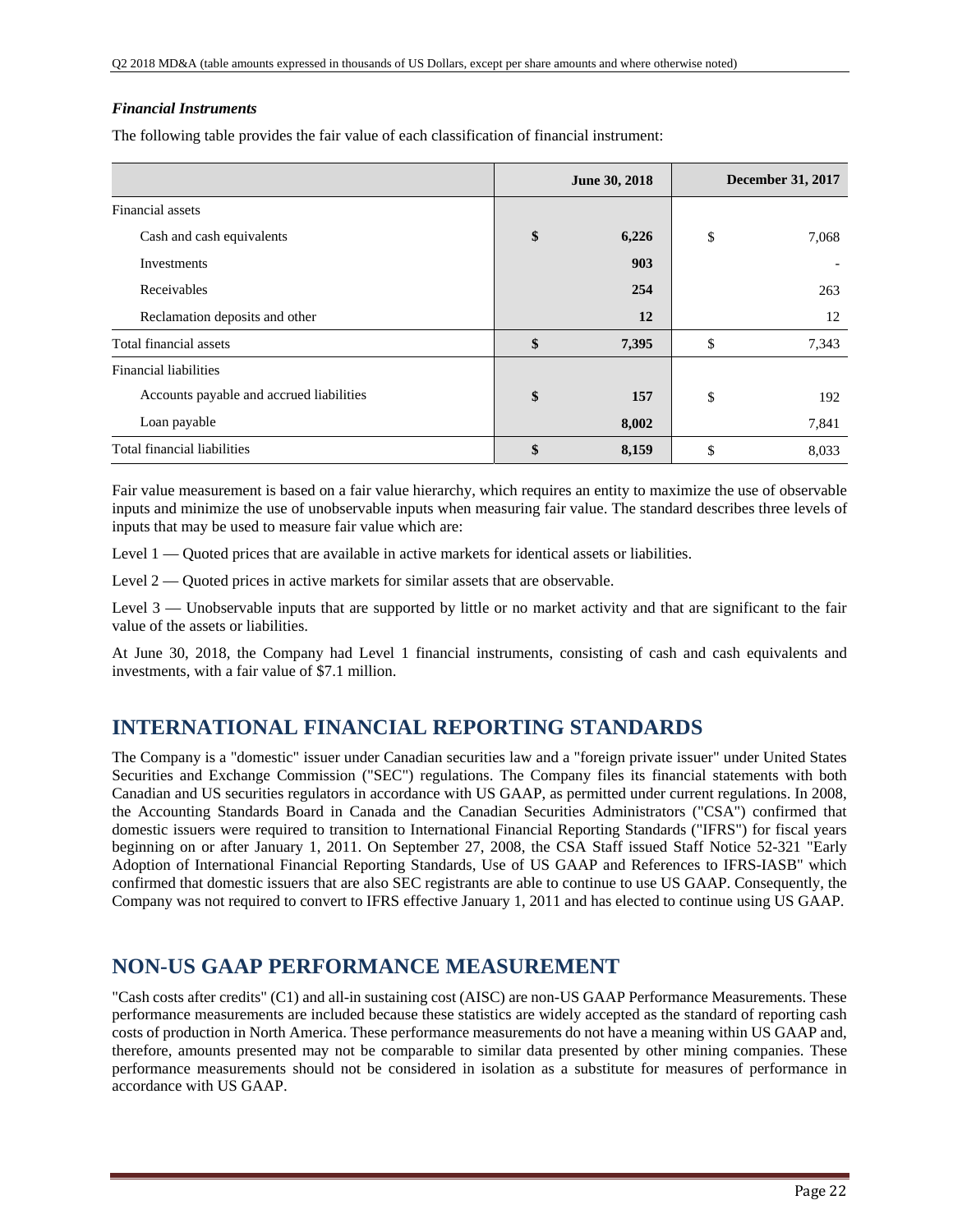# **CRITICAL ACCOUNTING ESTIMATES, RISKS AND UNCERTAINTIES**

The preparation of financial statements in conformity with US GAAP requires management to make estimates and assumptions that affect the amounts reported in the financial statements and accompanying notes. Actual results could differ materially from those estimates.

Measurement of the Company's assets and liabilities is subject to risks and uncertainties, including those related to reserve and resource estimates; title to mineral properties; future commodity prices; costs of future production; future costs of restoration provisions; changes in government legislation and regulations; future income tax amounts; the availability of financing; and various operational factors. The Company's estimates identified as being critical are substantially unchanged from those disclosed in the MD&A for the year ended December 31, 2017.

Entrée is a mineral exploration and development company and is exposed to a number of risks and uncertainties due to the nature of the industry in which it operates and the present state of development of its business and the foreign jurisdictions in which it carries on business. The material risks and uncertainties affecting Entrée, their potential impact, and the Company's principal risk-management strategies are substantially unchanged from those disclosed in its MD&A for the year ended December 31, 2017 and in its AIF dated March 8, 2018 in respect of such period, both of which are available on SEDAR at www.sedar.com, EDGAR at www.sec.gov and on the Company's website at www.EntreeResourcesLtd.com.

# **INTERNAL CONTROL OVER FINANCIAL REPORTING**

Management is responsible for designing internal control over financial reporting, to provide reasonable assurance regarding the reliability of financial reporting and the preparation of financial statements for external purposes in accordance with US GAAP. No change in the Company's internal control over financial reporting occurred during the period beginning on April 1, 2018 and ended on June 30, 2018 that has materially affected, or is reasonably likely to materially affect, the Company's internal control over financial reporting.

## **FORWARD LOOKING STATEMENTS**

This MD&A contains forward-looking statements within the meaning of the United States Private Securities Litigation Reform Act of 1995 and forward-looking information within the meaning of applicable Canadian securities laws.

Forward-looking statements include, but are not limited to, statements with respect to corporate strategies and plans; requirements for additional capital; uses of funds; the value and potential value of assets and the ability of the Company to maximize returns to shareholders; potential types of mining operations; construction and continued development of the Oyu Tolgoi underground mine; the expected timing of first development production from Lift 1 of the Entrée/Oyu Tolgoi JV Property; the future prices of copper, gold, molybdenum and silver; the estimation of mineral reserves and resources; the realization of mineral reserve and resource estimates; projected mining and process recovery rates; anticipated future production, capital and operating costs, cash flows and mine life; capital, financing and project development risk; mining dilution; closure costs and requirements; discussions with the Government of Mongolia, Rio Tinto, OTLLC and Turquoise Hill on a range of issues including Entrée's interest in the Entrée/Oyu Tolgoi JV Property, the Shivee Tolgoi and Javhlant mining licences and certain material agreements; potential actions by the Government of Mongolia with respect to the Shivee Tolgoi and Javhlant mining licences and Entrée's interest in the Entrée/Oyu Tolgoi JV Property; the potential for Entrée to be included in or otherwise receive the benefits of the Oyu Tolgoi Investment Agreement or another similar agreement; the potential for the Government of Mongolia to seek to directly or indirectly invest in Entrée's interest in the Hugo North Extension and Heruga deposits; potential size of a mineralized zone; potential expansion of mineralization; potential discovery of new mineralized zones; potential metallurgical recoveries and grades; plans for future exploration and/or development programs and budgets; permitting time lines; anticipated business activities; proposed acquisitions and dispositions of assets; and future financial performance.

In certain cases, forward-looking statements and information can be identified by the use of words such as "plans", "expects" or "does not expect", "is expected", "budgeted", "scheduled", "estimates", "forecasts", "intends", "anticipates", or "does not anticipate" or "believes" or variations of such words and phrases or statements that certain actions, events or results "may", "could", "would", "might", "will be taken", "occur" or "be achieved". While the Company has based these forward-looking statements on its expectations about future events as at the date that such statements were prepared, the statements are not a guarantee of Entrée's future performance and are based on numerous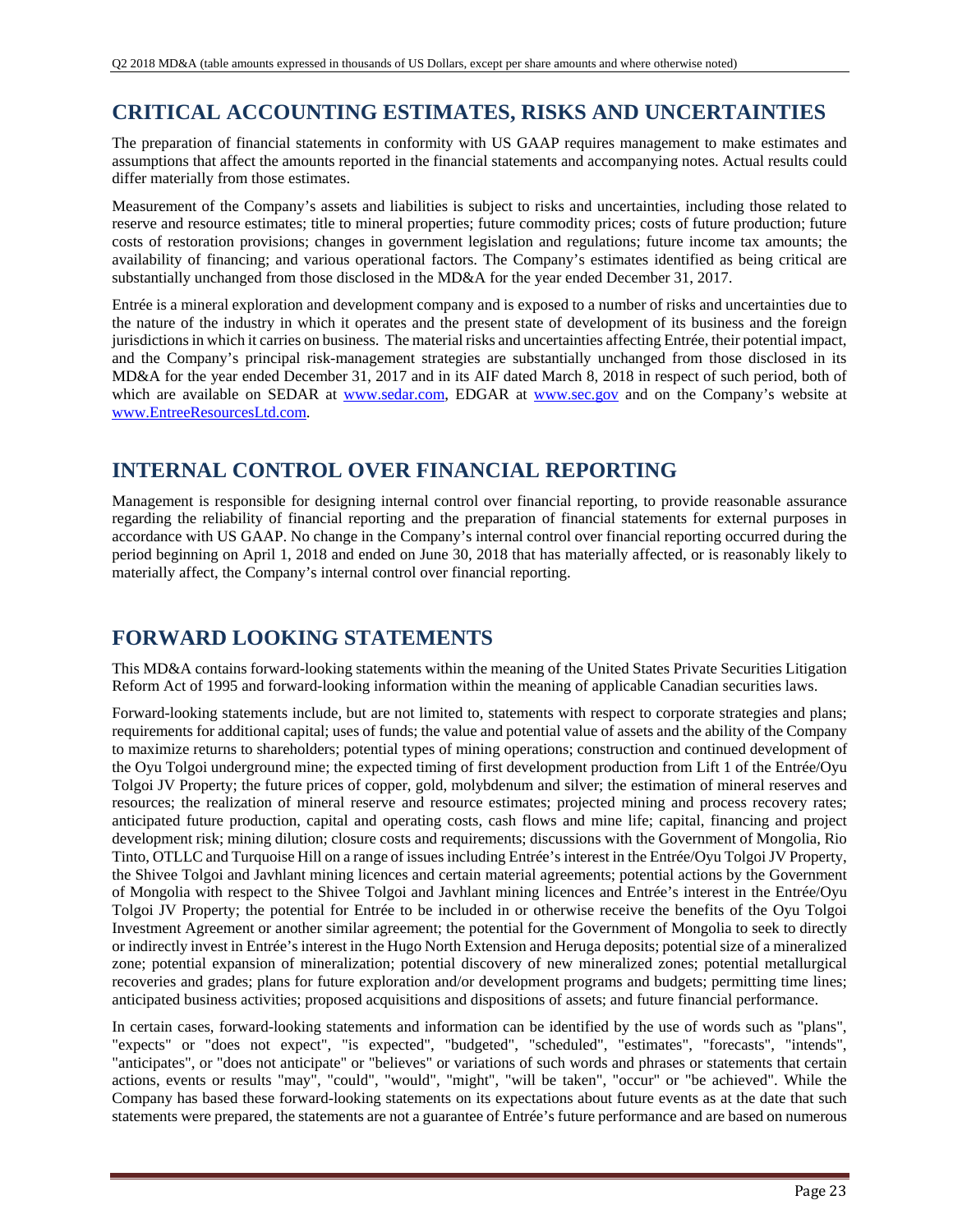assumptions regarding present and future business strategies, local and global economic conditions and the environment in which Entrée will operate in the future, including the price of copper, gold and silver, anticipated capital and operating costs, anticipated future production and cash flows and the status of Entrée's relationship and interaction with the Government of Mongolia, OTLLC, Rio Tinto and Turquoise Hill on the Entrée/Oyu Tolgoi JV and the continued development of the Entrée/Oyu Tolgoi JV Property. With respect to the construction and continued development of the Oyu Tolgoi underground mine, important risks, uncertainties and factors which could cause actual results to differ materially from future results expressed or implied by such forward-looking statements and information include, amongst others, the timing and cost of the construction and expansion of mining and processing facilities; the timing and availability of a long term domestic power source for the Oyu Tolgoi underground mine (or the availability of financing for OTLLC to construct such a source); the ability of OTLLC to secure and draw down on the supplemental debt under the Oyu Tolgoi project finance facility and the availability of additional financing on terms reasonably acceptable to OTLLC, Turquoise Hill and Rio Tinto to further develop Oyu Tolgoi; delays, and the costs which would result from delays, in the development of the underground mine; projected copper, gold and silver prices and demand; and production estimates and the anticipated yearly production of copper, gold and silver at the Oyu Tolgoi underground mine.

The 2018 PEA is based on a conceptual mine plan that includes Inferred resources. Numerous assumptions were made in the preparation of the 2018 PEA, including with respect to mineability, capital and operating costs, production schedules, the timing of construction and expansion of mining and processing facilities, and recoveries, that may change materially once production commences at Hugo North Extension Lift 1 and additional development and capital decisions are required. Any changes to the assumptions underlying the 2018 PEA could cause actual results to be materially different from any future results, performance or achievements expressed or implied by forward-looking statements and information relating to the 2018 PEA.

Other uncertainties and factors which could cause actual results to differ materially from future results expressed or implied by forward-looking statements and information include, amongst others, unanticipated costs, expenses or liabilities; discrepancies between actual and estimated production, mineral reserves and resources and metallurgical recoveries; development plans for processing resources; the size, grade and continuity of deposits not being interpreted correctly from exploration results; fluctuations in commodity prices and demand; changing foreign exchange rates; actions by Rio Tinto, Turquoise Hill or OTLLC and by government authorities including the Government of Mongolia; the availability of funding on reasonable terms; the impact of changes in interpretation to or changes in enforcement of laws, regulations and government practices, including laws, regulations and government practices with respect to mining, foreign investment, royalties and taxation; the terms and timing of obtaining necessary environmental and other government approvals, consents and permits; the availability and cost of necessary items such as water, skilled labour, transportation and appropriate smelting and refining arrangements; unanticipated reclamation expenses; geotechnical or hydrogeological considerations during mining being different from what was assumed; changes to assumptions as to the availability of electrical power, and the power rates used in operating cost estimates and financial analyses; changes to assumptions as to salvage values; ability to maintain the social licence to operate; and misjudgements in the course of preparing forward-looking statements.

In addition, there are also known and unknown risk factors which may cause the actual results, performance or achievements of Entrée to be materially different from any future results, performance or achievements expressed or implied by the forward-looking statements and information. Such factors include, among others, risks related to international operations, including legal and political risk in Mongolia; risks associated with changes in the attitudes of governments to foreign investment; risks associated with the conduct of joint ventures; discrepancies between actual and anticipated production, mineral reserves and resources and metallurgical recoveries; global financial conditions; changes in project parameters as plans continue to be refined; inability to upgrade Inferred mineral resources to Indicated or Measured mineral resources; inability to convert mineral resources to mineral reserves; conclusions of economic evaluations; future prices of copper, gold, silver and molybdenum; failure of plant, equipment or processes to operate as anticipated; accidents, labour disputes and other risks of the mining industry; cyber security incidents; delays in obtaining government approvals, permits or licences or financing or in the completion of development or construction activities; environmental risks; title disputes; limitations on insurance coverage; as well as those factors discussed in the section entitled "Critical Accounting Estimates, Risks and Uncertainties" in this MD&A and in the section entitled "Risk Factors" in the AIF. Although the Company has attempted to identify important factors that could cause actual actions, events or results to differ materially from those described in forward-looking statements, there may be other factors that cause actions, events or results not to be as anticipated, estimated or intended. There can be no assurance that forward-looking statements will prove to be accurate, as actual results and future events could differ materially from those anticipated in such statements. Except as required under applicable securities legislation, the Company undertakes no obligation to publicly update or revise forward-looking statements, whether as a result of new